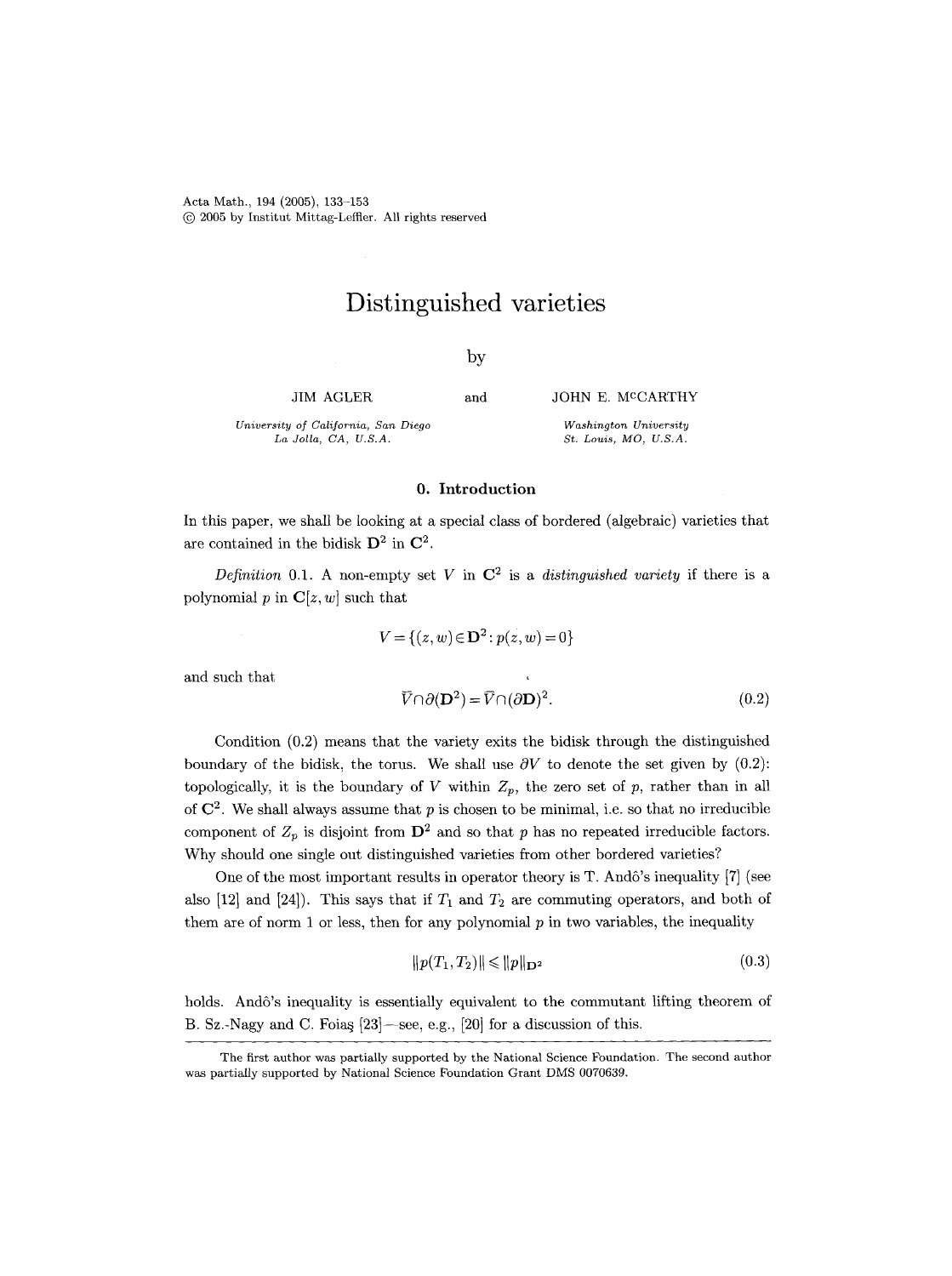Our first main result, Theorem 3.1, is that if  $T_1$  and  $T_2$  are matrices, then the inequality (0.3) can be improved to

$$
||p(T_1,T_2)|| \leq ||p||_V,
$$

where V is some distinguished variety depending on  $T_1$  and  $T_2$ . Indeed, in the proof of the theorem, we construct co-isometric extensions of the matrices that naturally live on this distinguished variety. So when studying bivariable matrix theory, rather than operator theory, one is led inexorably to study distinguished varieties.

Conversely, in Theorem 1.12, we show that all distinguished varieties can be represented as

$$
\{(z,w)\in\mathbf{D}^2:\det(\Psi(z)-wI)=0\}
$$

for some analytic matrix-valued function  $\Psi$  on the disk that is unitary on  $\partial\mathbf{D}$ . This shows that the study of distinguished varieties leads back to operator theory. Consider the natural notion of isomorphism of two distinguished varieties, namely that there is a biholomorphic bijection between them.

*Definition 0.4.* A function  $\Phi$  is *holomorphic* on a set V in  $\mathbb{C}^2$  if, at every point  $\lambda$ in V, there is a non-empty ball  $B(\lambda, \varepsilon)$  centered at  $\lambda$  and an analytic mapping of two variables defined on  $B(\lambda, \varepsilon)$  that agrees with  $\Phi$  on  $B(\lambda, \varepsilon) \cap V$ .

*Definition* 0.5. Two distinguished varieties  $V_1$  and  $V_2$  are *isomorphic* if there is a function  $\Phi$  that is holomorphic on  $V_1$  and continuous on  $\bar{V}_1$  such that  $\Phi$  is a bijection from  $\overline{V}_1$  onto  $\overline{V}_2$  and such that  $\Phi^{-1}$  is holomorphic on  $V_2$ .

(The requirement that  $\Phi^{-1}$  be holomorphic does not follow automatically from the holomorphicity of  $\Phi$ --consider, e.g.,  $V_1 = \{(z, z): z \in \mathbf{D}\}\$ and  $V_2 = \{(z^2, z^3): z \in \mathbf{D}\}\$ , which are not isomorphic.)

By the maximum modulus principle,  $\Phi$  must map the boundary of  $V_1$  onto the boundary of  $V_2$ . It follows that  $\Phi = (\phi_1, \phi_2)$  is a pair of *inner functions*, i.e. a pair of holomorphic scalar-valued functions that each have modulus one on  $\partial V_1$ . So studying isomorphism classes of distinguished varieties is closely connected to the rich structure of inner functions.

W. Rudin has studied when an arbitrary finite Riemann surface  $R$  is isomorphic to a distinguished variety, in the sense that there is an unramified pair of separating inner functions on R that are continuous on  $\bar{R}$  [22]. His results show, for example, that a finitely connected planar domain is isomorphic to a distinguished variety if and only if the domain is either a disk or an annulus. He also showed that for every  $n \geq 1$ , there is a finite Riemann surface  $R$  that is topologically an n-holed torus minus one disk, and such that  $R$  is isomorphic to a distinguished variety.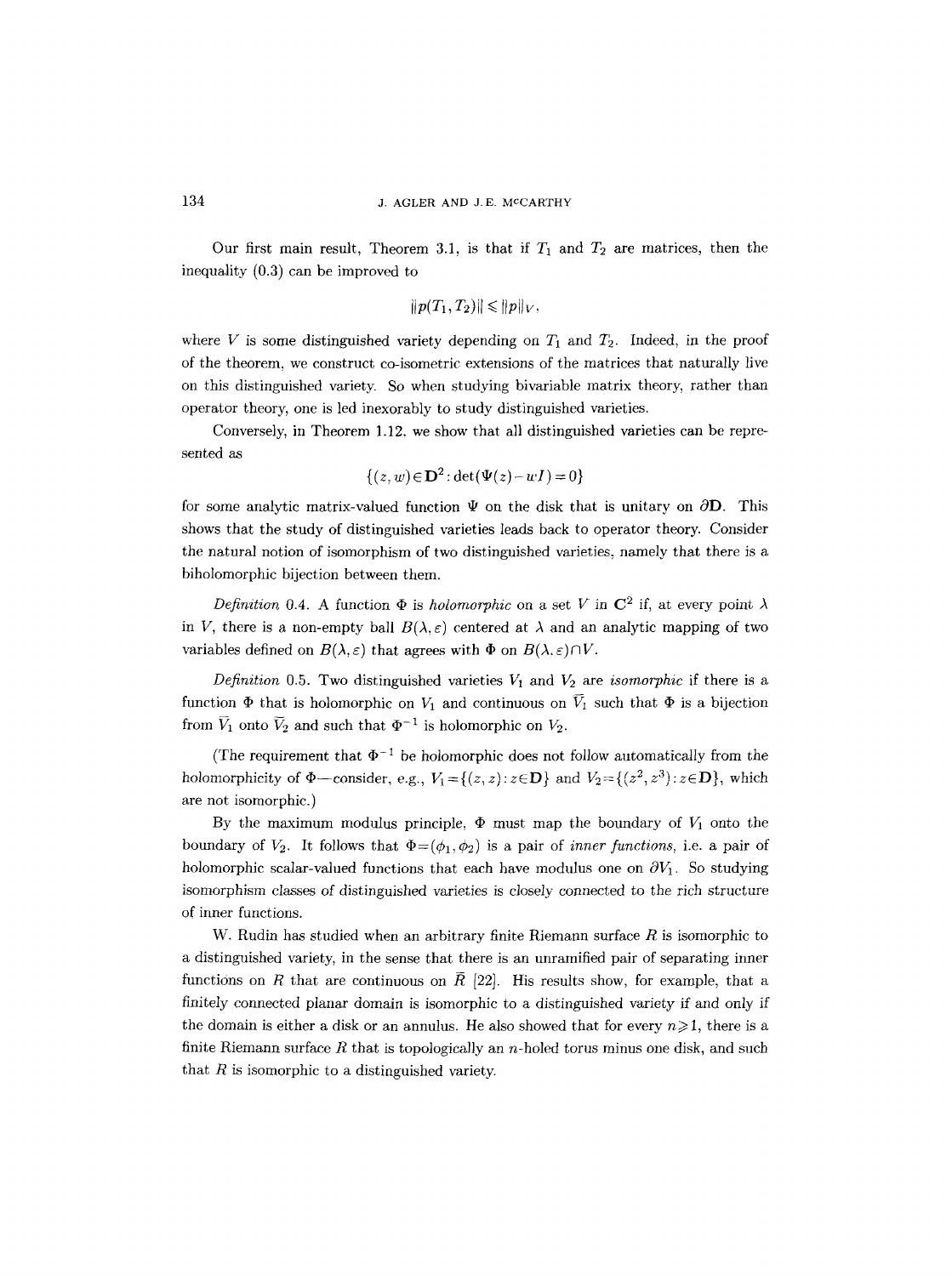In  $\S2$  we show that, under fairly general conditions, a pair of "inner" functions  $(\phi_1, \phi_2)$  on a set X must map X into a distinguished variety (i.e. the algebraic relation on the  $\phi_i$ 's comes for free).

Another reason to study distinguished varieties comes from considering the Pick problem on the bidisk. This is the problem of deciding, given points  $\lambda_1, ..., \lambda_N$  in  $\mathbf{D}^2$ , and values  $w_1, ..., w_N$  in C, whether there is a function in  $H^{\infty}(\mathbf{D}^2)$ , the bounded analytic functions on  $\mathbf{D}^2$ , that interpolates the data and is of norm at most 1. The problem is called *extremal* if there is an interpolating function of norm exactly 1, but not less.

If an extremal Pick problem is given, the solution may or may not be unique (see  $§4$  for an example). Our second main result is Theorem 4.1, where we show that there is always a distinguished variety on which the solution is unique.

One can think then of the Pick problem as having two parts:

- (a) Solve the problem on the distinguished variety where the solution is unique.
- (b) Parametrize all the extensions of the solution to the whole bidisk.

We give a formula (4.10) for problem (a). The extension problem (b) is non-trivial: unless the distinguished variety is isomorphic to a disk, there will always be some functions that cannot be extended to the whole bidisk without increasing the norm [5]. Obviously a function arising from a Pick problem will be extendable, but what distinguishes such functions remains mysterious.

If one starts with an inner function on  $V$  and wants to extend this to a rational inner function on  $\mathbf{D}^2$ , there can be more than one extension. However, there is a restriction on the degree, given by Theorem 2.8. If the variety is of rank  $(n_1, n_2)$ , i.e. there are generically  $n_1$  sheets above every first coordinate and  $n_2$  above every second coordinate, then any regular rational inner extension of degree  $(d_1, d_2)$  must have  $d_1n_1+d_2n_2$  equal to the number of zeroes that the original function had on V.

An *admissible kernel K* on a set  $\{\lambda_1, ..., \lambda_N\}$  in  $\mathbf{D}^2$  is a positive definite  $N \times N$ -matrix such that

$$
[(1 - \lambda_i^r \bar{\lambda}_i^r) K_{ij}] \geq 0, \quad r = 1, 2.
$$

It is known [1], [4] that studying all the admissible kernels on a set is essential to understanding the Pick problem. A key idea in the proof of Theorem 4.1 is that every admissible kernel automatically extends to a distinguished variety.

Distinguished varieties have been studied in a somewhat more abstract and general setting by J. Ball and V. Vinnikov [9]. They have a determinantal representation that is analogous to Theorem 1.12.

We would like to thank the referees for many valuable remarks.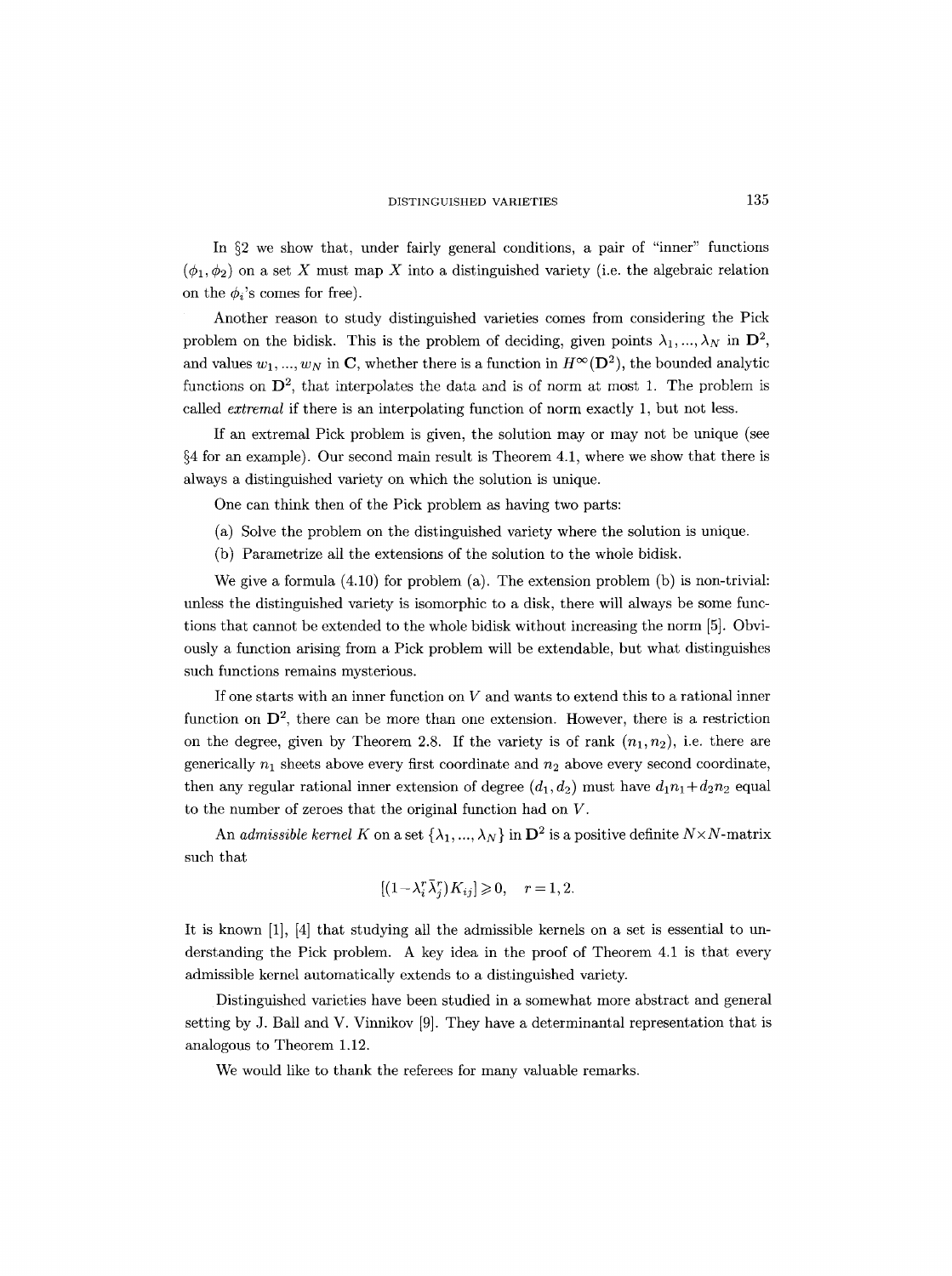## 136 J. AGLER AND J.E. MCCARTHY

#### **1. Representing distinguished varieties**

Let V be a distinguished variety. We say that a function f is *holomorphic on V* if, for every point of V, there is an open ball B in  $\mathbb{C}^2$  containing the point, and a holomorphic function  $\phi$  of two variables on B, such that  $\phi|_{B\cap V} = f|_{B\cap V}$ . We shall use  $A(V)$  to denote the Banach algebra of functions that are holomorphic on V and continuous on  $\overline{V}$ . This is a uniform algebra on  $\partial V$ , i.e. a closed unital subalgebra of  $C(\partial V)$  that separates points. The maximal ideal space of  $A(V)$  is  $\overline{V}$ .

If  $\mu$  is a finite measure on a distinguished variety V, let  $H^2(\mu)$  denote the closure in  $L^2(\mu)$  of the polynomials. If  $\Omega$  is an open subset of a Riemann surface S, and  $\nu$  is a finite measure on  $\overline{\Omega}$ , let  $\mathcal{A}^2(\nu)$  denote the closure in  $L^2(\nu)$  of  $A(\Omega)$ , the functions that are holomorphic on  $\Omega$  and continuous on  $\overline{\Omega}$ . We say that a point  $\lambda$  is a bounded point evaluation for  $H^2(\mu)$  (or  $\mathcal{A}^2(\nu)$ ) if evaluation at  $\lambda$ , a priori defined only for a dense set of analytic functions, extends continuously to the whole Hilbert space. If  $\lambda$  is a bounded point evaluation, we call the function  $k_{\lambda}$  that has the property

$$
\langle f, k_{\lambda} \rangle = f(\lambda)
$$

the *evaluation functional at*  $\lambda$ .

The following lemma is well known. It is valid in much greater generality, but this will suffice for our purposes. If the boundary of  $\Omega$  consists of closed analytic curves, the lemma follows from J. Wermer's proof [25] that  $A(\Omega)$  is hypo-Dirichlet, and the description of representing measures for hypo-Dirichlet algebras given by P. Ahern and D. Sarason in [6]. (Actually Wermer's proof extends without difficulty to the case where the boundary is just piecewise  $C^2$ , but we shall not need this fact). For a detailed description of the measures in this case, see K. Clancey's paper [10].

LEMMA 1.1. Let S be a compact Riemann surface. Let  $\Omega \subseteq S$  be a domain whose *boundary is a finite union of piecewise smooth Jordan curves. Then there exists a measure*   $\nu$  on  $\partial\Omega$  such that every  $\lambda$  in  $\Omega$  is a bounded point evaluation for  $\mathcal{A}^2(\nu)$ , and such that *the linear span of the evaluation functionals is dense in*  $A^2(\nu)$ .

*Proof.* Because its boundary is nice,  $\Omega$  is regular for the Dirichlet problem (see, e.g., [14,  $\S$ IV.2]). Let  $\nu$  be harmonic measure for  $\Omega$  with respect to some fixed base-point. Then by Harnack's inequality, harmonic measure for any other point in the domain is boundedly absolutely continuous with respect to  $\nu$ . As harmonic evaluation functionals are *a fortiori* analytic evaluation functionals, we get that every point of  $\Omega$  is a bounded point evaluation (with an  $L^{\infty}$  evaluation functional) for  $\mathcal{A}^{2}(\nu)$ .

Ahern and Sarason [6, p. 159] proved that the span of the evaluation functionals is dense. Their argument, in brief, was to find an exhaustion  $\Omega_n$  of  $\Omega$ , i.e. an increasing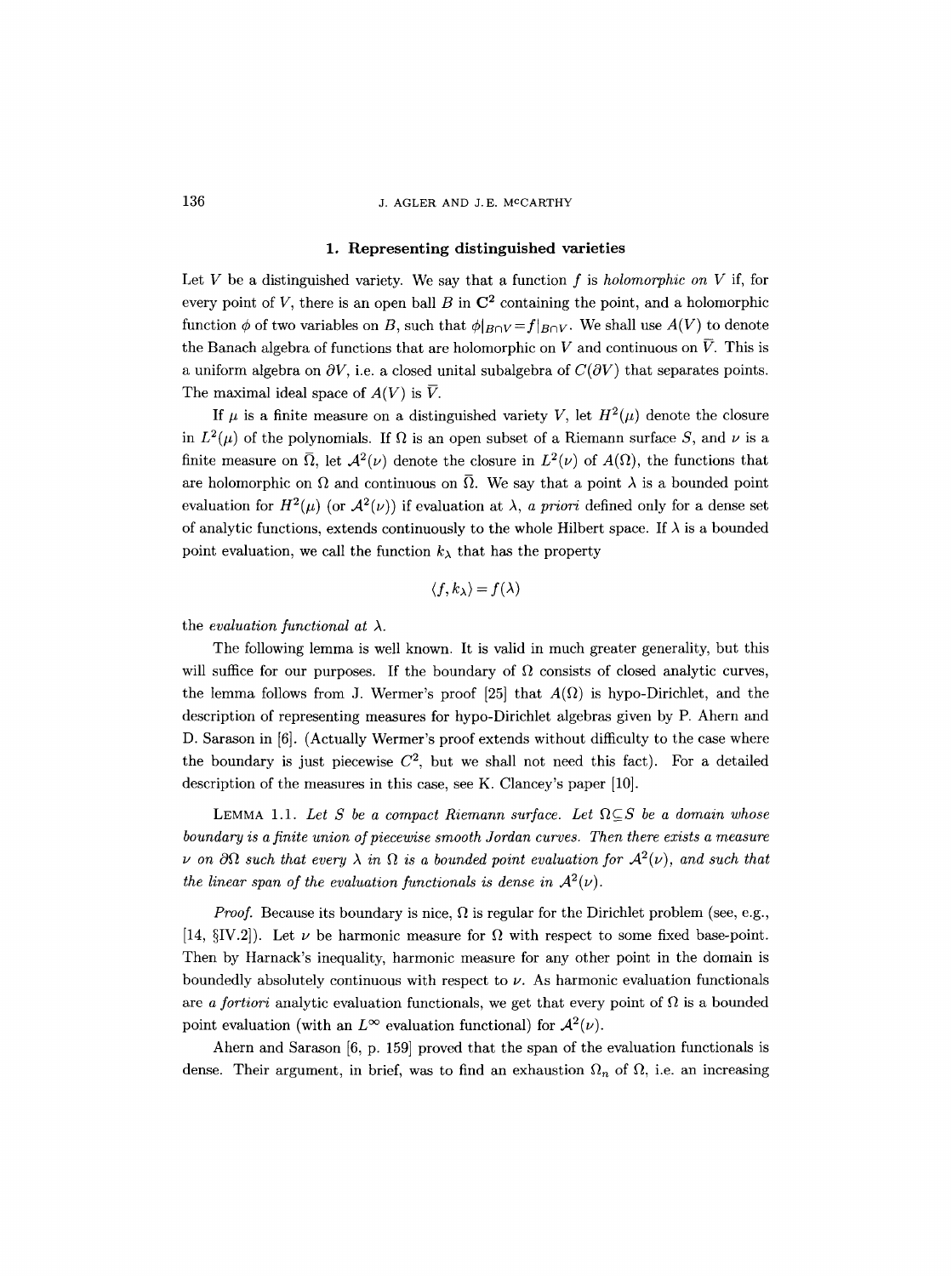family of open sets, each contained compactly in the next, whose union was  $\Omega$ . Let  $\nu_n$ be harmonic measure for each  $\Omega_n$ , with respect to the same fixed base-point. Then they showed that for every u in  $L^1(\partial\Omega, \nu)$ , its norm was equal to

$$
\lim_{n\to\infty}\int_{\partial\Omega_n}|\hat{u}|\,d\nu_n,
$$

where  $\hat{u}$  is the harmonic extension of u to  $\Omega$ . In particular, any function in  $\mathcal{A}^2(\nu)$  that vanishes identically on  $\Omega$  must be the zero function.  $\Box$ 

LEMMA 1.2. Let V be a distinguished variety. There is a measure  $\mu$  on  $\partial V$  such *that every point in V is a bounded point evaluation for*  $H^2(\mu)$ *, and such that the span of the evaluation functionals is dense in*  $H^2(\mu)$ *.* 

*Proof.* Let p be the minimal polynomial such that V is the intersection of  $Z_p$  with  $D^2$ . Let C be the projective closure of  $Z_p$  in  $\mathbb{CP}^2$ . Let S be the desingularization of C. This means that  $S$  is a compact Riemann surface (not connected if  $C$  is not irreducible) and there is a holomorphic function  $\phi: S \rightarrow C$  that is biholomorphic from S' onto C' and finite-to-one from  $S\ S'$  onto  $C\ C'$ . Here  $C'$  is the set of non-singular points in  $C$ , and  $S'$  is the preimage of C'. See, e.g., [15] or [17] for details of the desingularization.

Let  $\Omega = \phi^{-1}(V)$ . Then  $\partial\Omega$  is a finite union of disjoint curves, each of which is analytic except possibly at a finite number of cusps. Let  $\nu$  be the measure from Lemma 1.1 (or the sum of these if  $\Omega$  is not connected).

The desired measure  $\mu$  is the push-forward of  $\nu$  by  $\phi$ , i.e. it is defined by  $\mu(E)=$  $\nu(\phi^{-1}(E))$ . Indeed, if  $\lambda$  is in V and  $\phi(\zeta) = \lambda$ , let  $k_{\zeta} \nu$  be a representing measure for  $\zeta$ in  $A(\Omega)$ . Then the function  $k_{\zeta} \circ \phi^{-1}$  is defined  $\mu$ -a.e., and satisfies

$$
\int_{\partial V} p(k_{\zeta} \circ \phi^{-1}) d\mu = \int_{\partial \Omega} (p \circ \phi) k_{\zeta} d\nu = p \circ \phi(\zeta) = p(\lambda). \qquad \Box
$$

Note that  $\{g \circ \phi : g \in A(V)\}$  is a finite-codimensional subalgebra of  $A(\Omega)$ . For a description of what finite-codimensional subalgebras look like, see Gamelin's paper [16].

For positive integers  $m$  and  $n$ , let

 $\hat{\mathcal{A}}$ 

$$
U = \begin{pmatrix} A & B \\ C & D \end{pmatrix} : \mathbf{C}^m \oplus \mathbf{C}^n \longrightarrow \mathbf{C}^m \oplus \mathbf{C}^n
$$
 (1.3)

be a unitary  $(m+n) \times (m+n)$ -matrix. Let

$$
\Psi(z) = A + zB(I - zD)^{-1}C\tag{1.4}
$$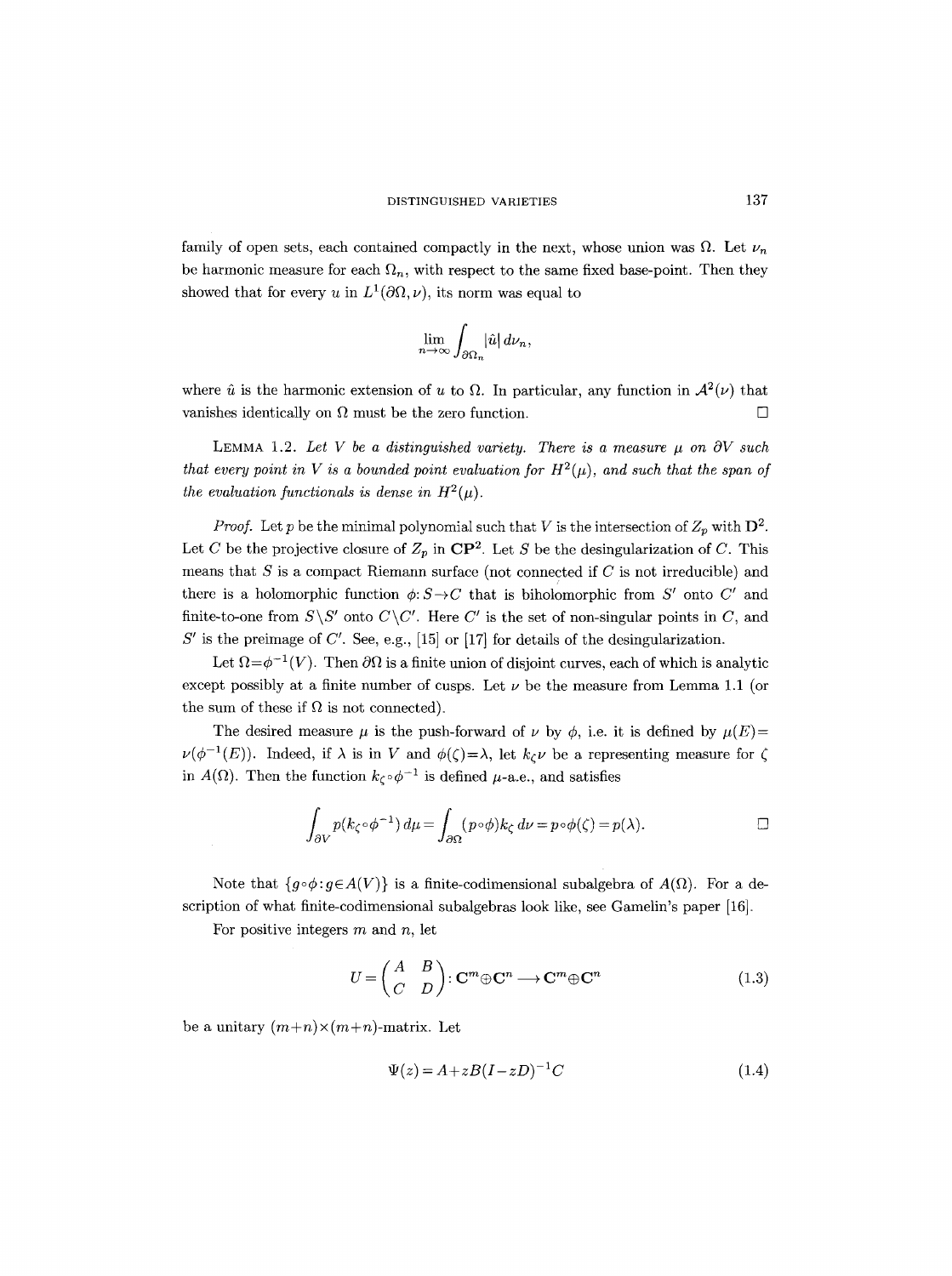be the  $m \times m$ -matrix-valued function defined on the unit disk **D** by the entries of U. This is called the *transfer function* of U. Because  $U^*U=I$ , a calculation yields

$$
I - \Psi(z)^{*} \Psi(z) = (1 - |z|^{2}) C^{*} (I - \bar{z} D^{*})^{-1} (I - z D)^{-1} C,
$$
\n(1.5)

so  $\Psi(z)$  is a rational matrix-valued function that is unitary on the unit circle and contractive on the unit disk. Such functions are called rational matrix inner functions, and it is well known that all rational matrix inner functions have the form (1.4) for some unitary matrix decomposed as in  $(1.3)$ —see, e.g., [4] for a proof.

Let  $V$  be the set

$$
V = \{(z, w) \in \mathbf{D}^2 : \det(\Psi(z) - wI) = 0\}.
$$
 (1.6)

We shall show that  $V$  is a distinguished variety, and that every distinguished variety arises in this way.

LEMMA 1.7. *Let* 

$$
U'=\begin{pmatrix}D^*&B^*\\ C^*&A^*\end{pmatrix}\colon\mathbf{C}^n\oplus\mathbf{C}^m\longrightarrow\mathbf{C}^n\oplus\mathbf{C}^m,
$$

*let* 

$$
\Psi'(z) = D^* + zB^* (I - zA^*)^{-1} C^*
$$

*and let* 

$$
V' = \{ (z, w) \in \mathbf{D}^2 : \det(\Psi'(w) - zI) = 0 \}.
$$

*Then V=V'.* 

*Proof.* The point  $(z, w) \in \mathbf{D}^2$  is in V if and only if there is a non-zero vector  $v_1$  in  $\mathbf{C}^m$ such that

$$
[A + zB(1 - zD)^{-1}C]v_1 = wv_1.
$$
\n(1.8)

CLAIM. (1.8) *holds if and only if there is a non-zero vector*  $v_2$  in  $\mathbb{C}^n$  such that

$$
\begin{pmatrix} A & B \ C & D \end{pmatrix} \begin{pmatrix} v_1 \\ zv_2 \end{pmatrix} = \begin{pmatrix} w v_1 \\ v_2 \end{pmatrix}.
$$
 (1.9)

*Proof of the claim.* If (1.9) holds, then solving gives (1.8). Conversely, if (1.8) holds, define

$$
v_2 = (I - zD)^{-1}Cv_1.
$$

Then (1.9) holds. Moreover, if  $v_2$  were 0, then  $v_1$  would be in the kernel of C and be a w-eigenvector of A. As  $A^*A + C^*C = I$ , this would force  $|w|=1$ , contradicting the fact that  $(z,w) \in \mathbf{D}^2$ .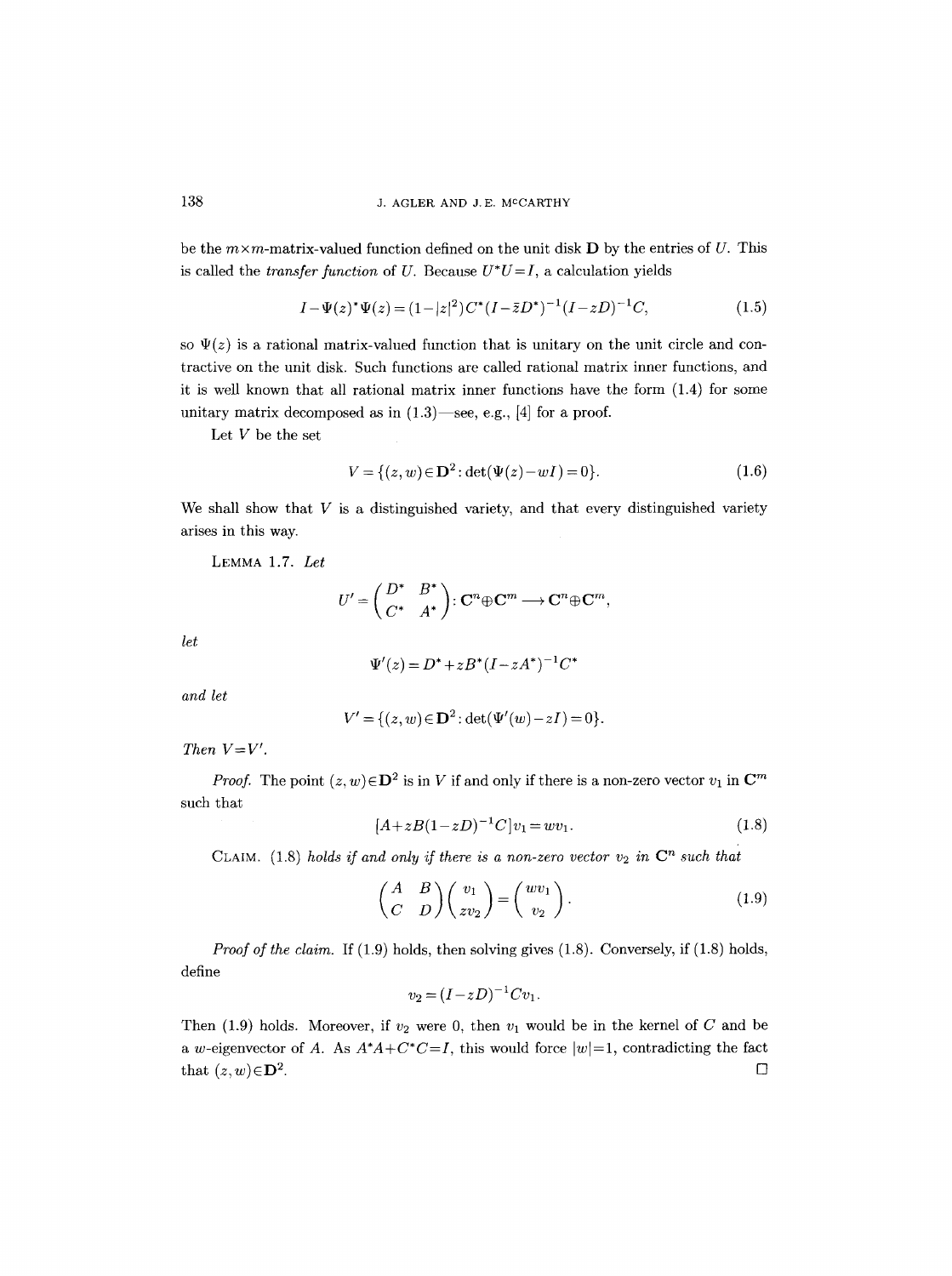Given the claim, the point  $(z, w)$  is in V' if and only if there are non-zero vectors  $v_1$ and  $v_2$  such that

$$
\begin{pmatrix} D^* & B^* \\ C^* & A^* \end{pmatrix} \begin{pmatrix} v_2 \\ wv_1 \end{pmatrix} = \begin{pmatrix} zv_2 \\ v_1 \end{pmatrix} . \tag{1.10}
$$

Interchanging coordinates, (1.10) becomes

$$
\begin{pmatrix} A^* & C^* \\ B^* & D^* \end{pmatrix} \begin{pmatrix} wv_1 \\ v_2 \end{pmatrix} = \begin{pmatrix} v_1 \\ zv_2 \end{pmatrix} . \tag{1.11}
$$

Clearly,  $(1.9)$  and  $(1.11)$  are equivalent.

Note that if C has a non-trivial kernel N, then (1.5) shows that  $\Psi(z)$  is isometric on  $N$  for all z, and so by the maximum principle is equal to a constant isometry with initial space N. If C has a trivial kernel, we say that  $\Psi$  is *pure.* Every rational inner function decomposes into the direct sum of a pure rational inner function and a unitary matrix- see, e.g., [24]. Since  $A^*A + C^*C = I$ , we see that C has no kernel if and only if  $||A|| < 1$ . Since  $AA^*+BB^*=I$ , this in turn is equivalent to  $B^*$  having no kernel. Therefore  $\Psi$  is pure if and only if  $\Psi'$  is pure.

THEOREM 1.12. *The set V, defined by* (1.6) *for some rational matrix inner function ip, is a distinguished variety. Moreover, every distinguished variety can be represented in this form.* 

*Proof.* Suppose that V is given by (1.6), and that  $(z, w)$  is in  $\overline{V}$ . Without loss of generality, we can assume that  $\Psi$  is pure. Indeed, any unitary summand of  $\Psi$  would add sheets to the variety  $det(\Psi(z)-wI)=0$  of the type  $\mathbb{C}\times\{w_0\}$ , for some unimodular  $w_0$ . These sheets are all disjoint from the open bidisk  $\mathbf{D}^2$ .

If  $|z| < 1$ , equation (1.5) then shows that  $\Psi(z)$  is a strict contraction, so all its eigenvalues must have modulus less than 1, and so  $|w| < 1$  also. To prove that  $|w| < 1$  implies  $|z|<1$ , just apply the same argument to V'. Therefore (0.2) holds, and V is a distinguished variety.

To prove that all distinguished varieties arise in this way, let V be a distinguished variety. Let  $\mu$  be the measure from Lemma 1.2, and let  $H^2(\mu)$  be the closure of the polynomials in  $L^2(\mu)$ . The set of bounded point evaluations for  $H^2(\mu)$  is precisely V. (It cannot be larger, because  $\overline{V}$  is polynomially convex, and Lemma 1.2 ensures that it is not smaller).

Let  $T=(T_1,T_2)$  be the pair of operators on  $H^2(\mu)$  given by multiplication by the coordinate functions. They are pure commuting isometries<sup>(1)</sup> because the span of the

 $(1)$  A *pure isometry S* is one that has no unitary summand; this is the same as requiring that  $\bigcap_{i=1}^{\infty} \text{ran}(S^i) = \{0\}.$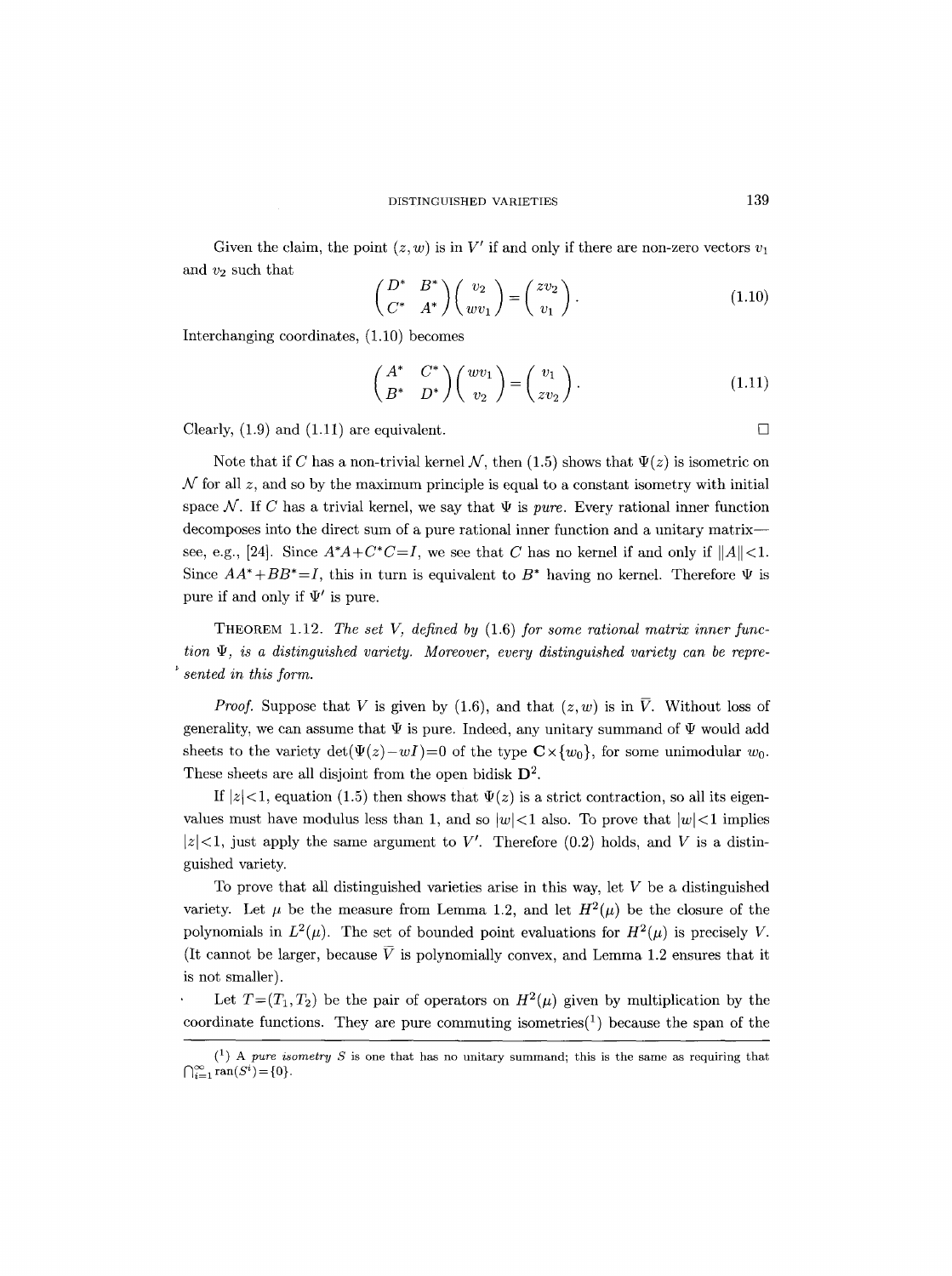evaluation functionals is dense. The joint eigenfunctions of their adjoints are the evaluation functionals.

By the Sz.-Nagy-Foias model theory [24],  $T_1$  can be modelled as  $M_z$ , multiplication by the independent variable z on  $H^2 \otimes \mathbb{C}^m$ , a vector-valued Hardy space on the unit circle. In this model,  $T_2$  can be modelled as  $M_{\Psi}$ , multiplication by  $\Psi(z)$  for some pure rational matrix inner function  $\Psi$ . A point  $(z, w)$  in  $\mathbf{D}^2$  is a bounded point evaluation for  $H^2(\mu)$ if and only if  $(\bar{z}, \bar{w})$  is a joint eigenvalue for  $(T_1^*, T_2^*)$ . In terms of the unitarily equivalent Sz.-Nagy-Foias model, this is equivalent to  $\bar{w}$  being an eigenvalue of  $\Psi(z)^*$ .

Therefore

$$
V = \{ (z, w) \in \mathbf{D}^2 : \det(\Psi(z) - wI) = 0 \},\
$$

as desired.  $\Box$ 

If  $\Psi$  is the transfer function of a unitary U as in (1.3), and  $\Psi$  is pure, we shall say that V is of *rank*  $(m, n)$ . This means that generically there are m sheets above each z, and  $n$  sheets above each  $w$ .

#### **2. Inner functions**

Rudin's results [22] show that planar annuli can be mapped isomorphically into distinguished varieties by a pair of inner functions. The advantage of doing this is that the coordinate functions are then easier to deal with than the original inner functions. Inner functions on a finite bordered Riemann surface can be shown to satisfy an algebraic equation. In this section, we show that even without the Riemann surface structure, inner functions must satisfy an algebraic equation. The result is reminiscent of Livšic's Cayley-Hamilton theorem for a pair of commuting operators with finite-rank imaginary parts--see, e.g., the book [19].

Let X be a set. By a *kernel* on X we mean a self-adjoint map  $k: X \times X \rightarrow \mathbb{C}$  that is positive definite, in the sense that for any finite set  $\{\lambda_1, ..., \lambda_N\}$  of distinct points in X, the self-adjoint matrix  $k(\lambda_i, \lambda_i)$  is positive definite. Given any kernel k, there is a Hilbert space  $\mathcal{H}_k$  of functions on X for which k is the reproducing kernel, i.e.

$$
\langle f(\cdot), k(\cdot, \lambda) \rangle = f(\lambda)
$$
 for all  $f \in \mathcal{H}_k$  and  $\lambda \in X$ .

(For details of the passage between a kernel and a Hilbert function space, see, e.g., [4].)

Let  $\phi_1$  and  $\phi_2$  be functions on X with modulus less than one at every point. Assume that we can find some kernel k on X so that multiplication by each  $\phi_i$  is a pure isometry on  $\mathcal{H}_k$  with finite-dimensional cokernel. For example, X could be a distinguished variety, the  $\phi_i$ 's could be the coordinate functions, and  $\mathcal{H}_k$  could be the closure of the polynomials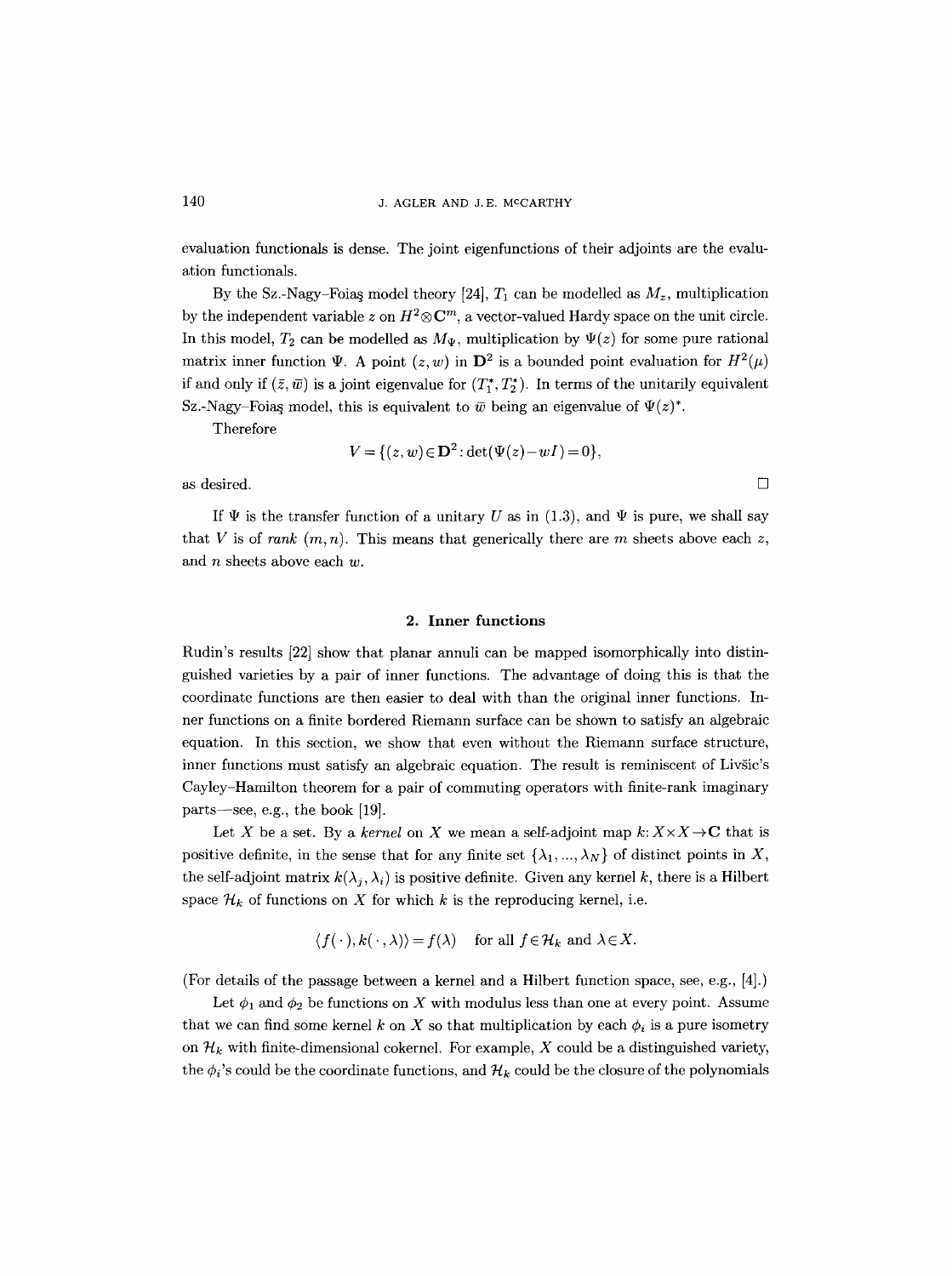in  $L^2(\partial X)$ . Or, X could be a smoothly bounded planar domain, the  $\phi_i$ 's could be inner functions that are continuous on  $\overline{X}$  and have finitely many zeroes, and  $\mathcal{H}_k$  could be the closure in  $L^2(\partial X)$  of the rational functions with poles off  $\overline{X}$ .

Let  $e_1,...,e_m$  be an orthonormal basis for  $(\phi_1 \mathcal{H}_k)^\perp.$  Then

$$
\{\phi_1^ie_j:i\!\in\!\mathbf{N},\,1\!\leqslant\!j\!\leqslant\!m\}
$$

is an orthonormal basis for  $\mathcal{H}_k$ . So by Bergman's formula [4, Proposition 2.18],

$$
k(\zeta,\lambda) = \sum_{i=0}^{\infty} \sum_{j=1}^{m} \phi_1^i(\zeta) e_j(\zeta) \overline{\phi_1^i(\lambda) e_j(\lambda)} = \frac{\sum_{j=1}^{m} e_j(\zeta) \overline{e_j(\lambda)}}{1 - \phi_1(\zeta) \overline{\phi_1(\lambda)}}.
$$
(2.1)

Similarly, if  $f_1, ..., f_n$  is an orthonormal basis for  $(\phi_2 \mathcal{H}_k)^{\perp}$ , we get

$$
k(\zeta,\lambda) = \frac{\sum_{j=1}^{n} f_j(\zeta) \overline{f_j(\lambda)}}{1 - \phi_2(\zeta) \overline{\phi_2(\lambda)}}.
$$
\n(2.2)

Equating the right-hand sides of (2.1) and (2.2), and cross-multiplying, we get

$$
\sum_{j=1}^{m} e_j(\zeta) \overline{e_j(\lambda)} + \sum_{i=1}^{n} \phi_1(\zeta) f_i(\zeta) \overline{\phi_1(\lambda) f_i(\lambda)} = \sum_{j=1}^{m} \phi_2(\zeta) e_j(\zeta) \overline{\phi_2(\lambda) e_j(\lambda)} + \sum_{i=1}^{n} f_i(\zeta) \overline{f_i(\lambda)}.
$$
\n(2.3)

Let  $f(\zeta)$  be the vector in  $\mathbb{C}^n$  with components  $f_1(\zeta),..., f_n(\zeta)$ , and let

$$
e(\zeta) = (e_1(\zeta), ..., e_m(\zeta))^t.
$$

Then (2.3) can be rewritten as saying that the map

$$
U = \begin{pmatrix} A & B \\ C & D \end{pmatrix} : \mathbf{C}^m \oplus \mathbf{C}^n \longrightarrow \mathbf{C}^m \oplus \mathbf{C}^n,
$$

$$
\begin{pmatrix} e(\zeta) \\ \phi_1(\zeta) f(\zeta) \end{pmatrix} \longmapsto \begin{pmatrix} \phi_2(\zeta) e(\zeta) \\ f(\zeta) \end{pmatrix}
$$

is an isometry on the linear span of the vectors

$$
\biggl\{ \left( \begin{array}{c} e(\zeta) \\ \phi_1(\zeta) f(\zeta) \end{array} \right): \zeta \in X \biggr\}.
$$

Even if these vectors do not span all of  $\mathbb{C}^m \oplus \mathbb{C}^n$ , we can always extend U to be unitary from  $\mathbf{C}^m \oplus \mathbf{C}^n$  onto  $\mathbf{C}^m \oplus \mathbf{C}^n$ , and we shall assume that we have done this.

Let

$$
\Psi(z) = A + zB(I - zD)^{-1}C\tag{2.4}
$$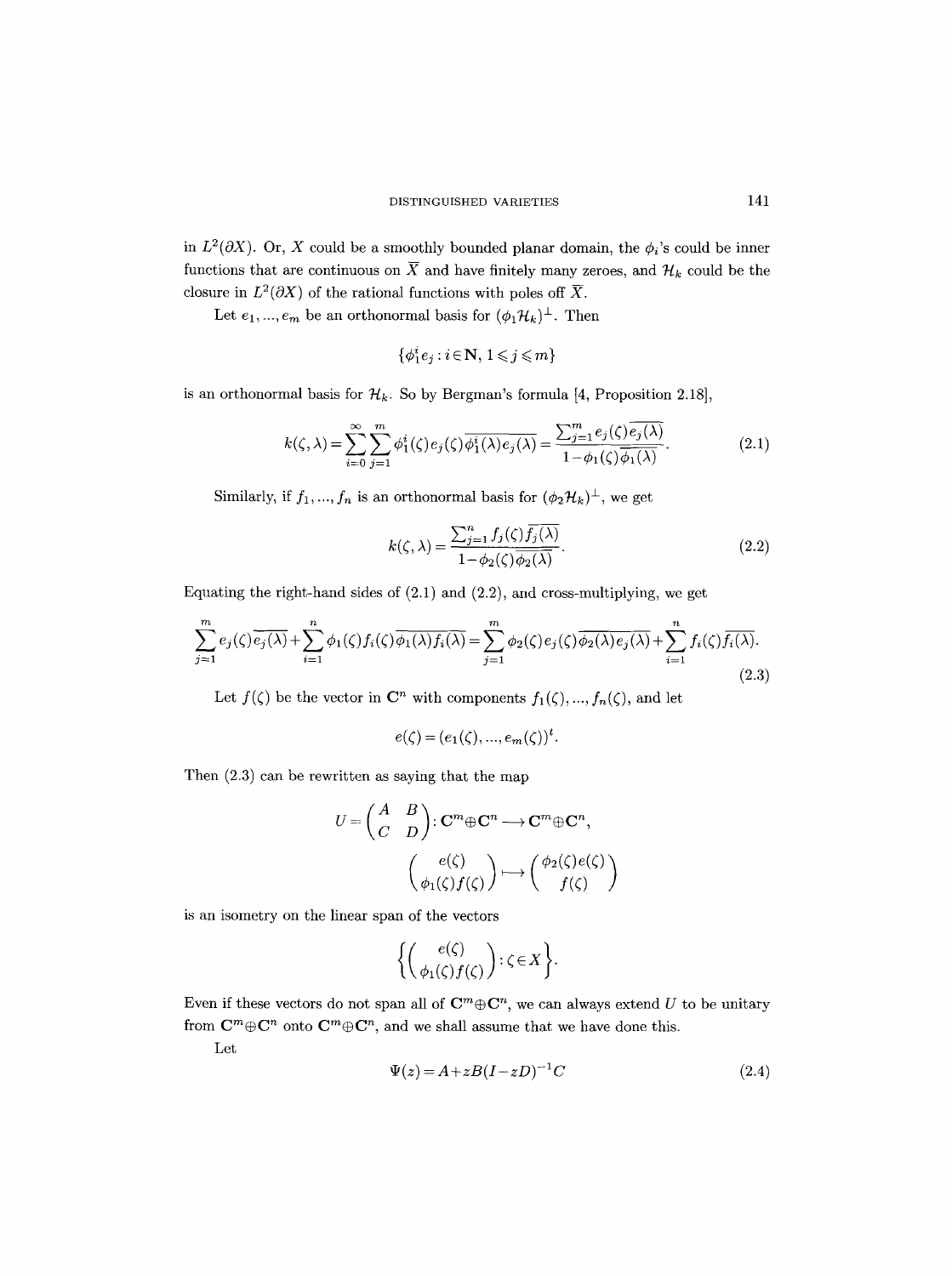be the  $m \times m$ -matrix-valued function defined on the unit disk D that is the transfer function of U. Moreover, we have

$$
\Psi(\phi_1(\zeta))\,e(\zeta) = \phi_2(\zeta)\,e(\zeta).
$$

Therefore the points  $(\phi_1(\zeta), \phi_2(\zeta))$  all lie in the set

$$
V = \{(z, w) \in \mathbf{D}^2 : \det(\Psi(z) - wI) = 0\},\tag{2.5}
$$

which we know from Theorem 1.12 is a distinguished variety. Thus we have proved the following theorem:

THEOREM 2.6. Let  $\mathcal{H}_k$  be a reproducing kernel Hilbert space on a set X. Let  $\phi_1$ and  $\phi_2$  be multipliers of  $\mathcal{H}_k$  such that multiplication by each  $\phi_i$  is a pure isometry with *finite-dimensional cokernel, and such that*  $|\phi_i(\zeta)| < 1$  *for all*  $\zeta \in X$ *. With notation as above, the function* 

$$
\zeta \longmapsto (\phi_1(\zeta), \phi_2(\zeta))
$$

*maps X into the distinguished variety V given by* (2.5).

Note that applying Theorem 2.6 to  $H^2(\mu)$ , the space in Lemma 1.2, we get the second part of Theorem 1.12.

If  $V$  is a distinguished variety, an inner function on  $V$  may or may not extend to an inner function on  $\mathbf{D}^2$ . If it does extend, the extension may not be unique. It is curious, however, that there is a rigidity in the degree of this extension. Let  $\phi$  be a rational inner function on  $\mathbf{D}^2$ . Then it can be represented as

$$
\phi(\zeta) = \frac{\zeta^d \, p(1/\bar{\zeta})}{p(\zeta)}\tag{2.7}
$$

for some polynomial p that does not vanish on  $\mathbf{D}^2$  [21], where  $\zeta = (\zeta_1, \zeta_2)$  and d is a multiindex. The representation is not unique—e.g. taking  $p(z, w) = i(z^2-w^2)$  and  $d=(2, 2)$ , one gets the constant function 1. The representation will be unique if  $p$  is restricted so that  $Z_p \cap \mathbf{T}^2$  is finite. In this event, we shall call  $d=(d_1, d_2)$  the degree of  $\phi$ .

If  $\phi$  is an inner function in  $A(D^2)$ , then it is rational and, moreover, the function p will not vanish on  $\bar{D}^2$  [21, Theorem 5.2.5]; we shall call such a function *regular*.

THEOREM 2.8. Let V be a variety of rank  $n=(n_1,n_2)$ , and let  $\phi$  be a regular rational *inner function on*  $\mathbf{D}^2$  *of degree d. Then*  $\phi$  *restricted to V has exactly n.d=n<sub>1</sub>d<sub>1</sub>+n<sub>2</sub>d<sub>2</sub> zeroes, counting multiplicities.* 

*Proof.* By applying an automorphism of  $\mathbf{D}^2$ , we can assume that  $(0,0)$  is not in V and that all points with first or second coordinate 0 are regular.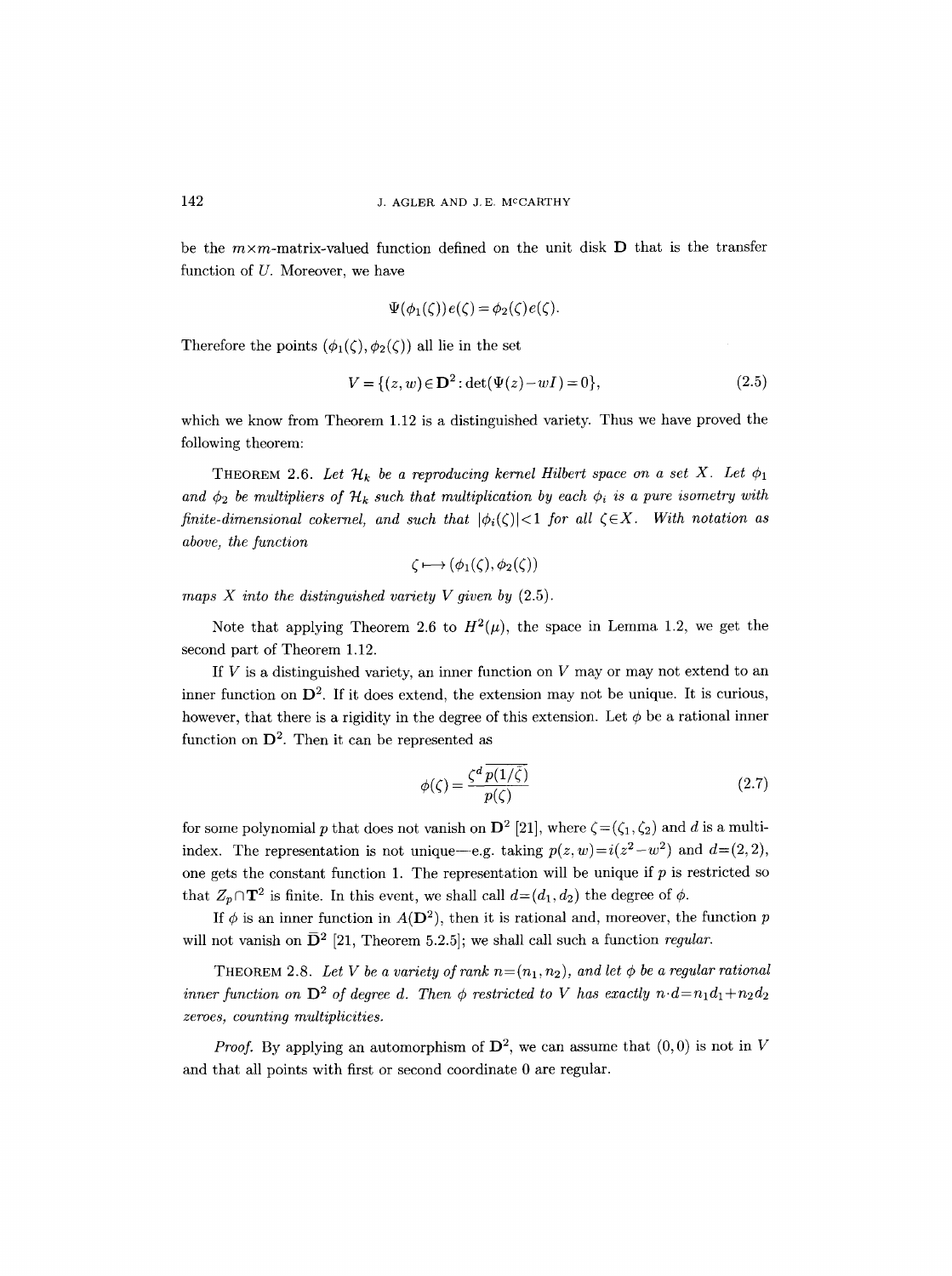Consider first the case  $\phi(z, w) = z^{d_1} w^{d_2}$ , i.e.  $p \equiv 1$  in (2.7). Then each of the  $n_1$  points in V with second coordinate 0 has a zero of multiplicity  $d_1$ , and each of the  $n_2$  points in V with first coordinate 0 has a zero of multiplicity  $d_2$ .

Now let p be an arbitrary polynomial that does not vanish on  $\bar{\mathbf{D}}^2$ , normalized so that  $p(0, 0)=1$ . Let  $p_r(\zeta)=p(r\zeta)$  and

$$
\phi_r(\zeta) = \frac{\zeta^d \, \overline{p_r(1/\overline{\zeta})}}{p_r(\zeta)}.
$$

As r increases from 0 to 1, the function  $\phi_r$  changes continuously from  $\zeta^d$  to  $\phi$ . As each  $\phi_r$  is in  $A(V)$  and is inner, the number of zeroes must remain constant.

*Example.* Let V be the distinguished variety  $\{(z, w): z^2 = w^3\}$ , of rank  $(3, 2)$ . The inner function  $\phi(z, w) = z^2$  can be extended to either the function  $z^2$  of degree (2,0), or  $w^3$  of degree (0,3). In either event,  $n \cdot d = 6$ .

# 3. A sharpening of And6's inequality

THEOREM 3.1. Let  $T_1$  and  $T_2$  be commuting contractive matrices, neither of which has *eigenvalues of modulus 1. Then there is a distinguished variety V such that, for any polynomial p in two variables, the inequality* 

$$
||p(T_1, T_2)|| \le ||p||_V \tag{3.2}
$$

*holds.* 

*Proof.* Let the dimension of the space on which the matrices act be N.

(i) First, let us assume that each  $T_r$  has N linearly independent unit eigenvectors,  ${v_j}_{i=1}^N$ . So we have

$$
T_r v_j = \lambda_j^r v_j, \quad r = 1, 2, \ 1 \leq j \leq N,
$$

for some set of scalars  $\{\lambda_i^r\}$ . As each  $T_r$  is a contraction, we have that  $I-T_r^*T_r$  is positive semi-definite, so

$$
\langle (I - T_r^* T_r) v_j, v_i \rangle = (1 - \bar{\lambda}_i^r \lambda_j^r) \langle v_j, v_i \rangle \ge 0.
$$
\n(3.3)

As the matrix in (3.3) is positive semi-definite, it can be represented as the Grammian of vectors  $u_i^r$ , which can be chosen to lie in a Hilbert space of dimension  $d_r$  equal to the defect of  $T_r$  (the defect of  $T_r$  is the rank of  $I-T_r^*T_r$ ). So we have

$$
(1 - \bar{\lambda}_i^1 \lambda_j^1)(v_j, v_i) = \langle u_j^1, u_i^1 \rangle,\tag{3.4}
$$

$$
(1 - \bar{\lambda}_i^2 \lambda_j^2) \langle v_j, v_i \rangle = \langle u_j^2, u_i^2 \rangle. \tag{3.5}
$$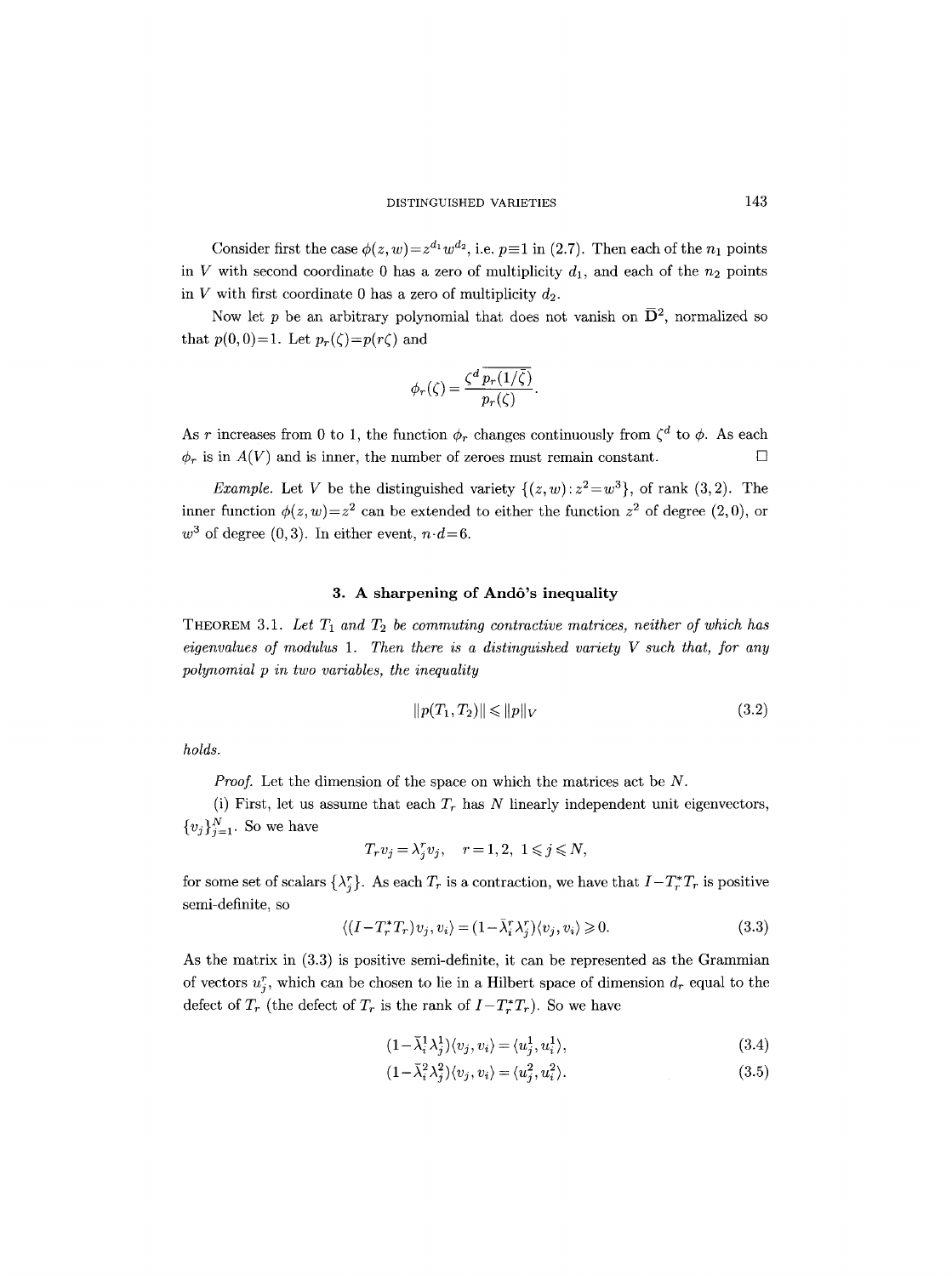Multiplying the first equation by  $1-\bar{\lambda}_i^2 \lambda_j^2$  and the second equation by  $1-\bar{\lambda}_i^1 \lambda_j^1$ , we see that they are equal. Therefore

$$
(1 - \bar{\lambda}_i^1 \lambda_j^1)(u_j^2, u_i^2) = (1 - \bar{\lambda}_i^2 \lambda_j^2)(u_j^1, u_i^1). \tag{3.6}
$$

Reordering equation (3.6), we get

$$
\langle u_j^1, u_i^1 \rangle + \bar{\lambda}_i^1 \lambda_j^1 \langle u_j^2, u_i^2 \rangle = \langle u_j^2, u_i^2 \rangle + \bar{\lambda}_i^2 \lambda_j^2 \langle u_j^1, u_i^1 \rangle. \tag{3.7}
$$

Equation (3.7) says that there is some unitary matrix

$$
U = \begin{pmatrix} A & B \\ C & D \end{pmatrix} : \mathbf{C}^{d_1} \oplus \mathbf{C}^{d_2} \longrightarrow \mathbf{C}^{d_1} \oplus \mathbf{C}^{d_2}
$$
 (3.8)

such that

$$
\begin{pmatrix} A & B \ C & D \end{pmatrix} \begin{pmatrix} u_j^1 \\ \lambda_j^1 u_j^2 \end{pmatrix} = \begin{pmatrix} \lambda_j^2 u_j^1 \\ u_j^2 \end{pmatrix}.
$$
 (3.9)

If the linear span of the vectors  $u_j^1 \oplus \lambda_j^1 u_j^2$  is not all of  $\mathbf{C}^{d_1} \oplus \mathbf{C}^{d_2}$ , then U will not be unique. In this event, we just choose one such U. Define the  $d_1 \times d_1$ -matrix-valued analytic function  $\Psi$  by

$$
\Psi(z) = A + zB(1 - zD)^{-1}C.
$$
\n(3.10)

For any function  $\Theta$  of two variables, scalar- or matrix-valued, let

$$
\Theta^{\cup}(Z,W):=[\Theta(Z^*,W^*)]^*.
$$

Let  $\Phi = \Psi^{\cup}$ , so that

$$
\Phi(z) = A^* + zC^* (1 - zD^*)^{-1} B^*.
$$

Equation (3.9) implies that

$$
\Psi(\lambda_j^1)u_j^1 = [\Phi(\bar{\lambda}_j^1)]^*u_j^1 = \lambda_j^2 u_j^1. \tag{3.11}
$$

Let s be the Szegő kernel in the Hardy space  $H^2$  of the unit disk, so that

$$
s_{\lambda}(z) = \frac{1}{1 - \bar{\lambda}z}.\tag{3.12}
$$

Let  $k_j$  be the vector in  $H^2 \otimes \mathbf{C}^{d_1}$  given by

$$
k_j := s_{\bar{\lambda}_j^1} \otimes u_j^1.
$$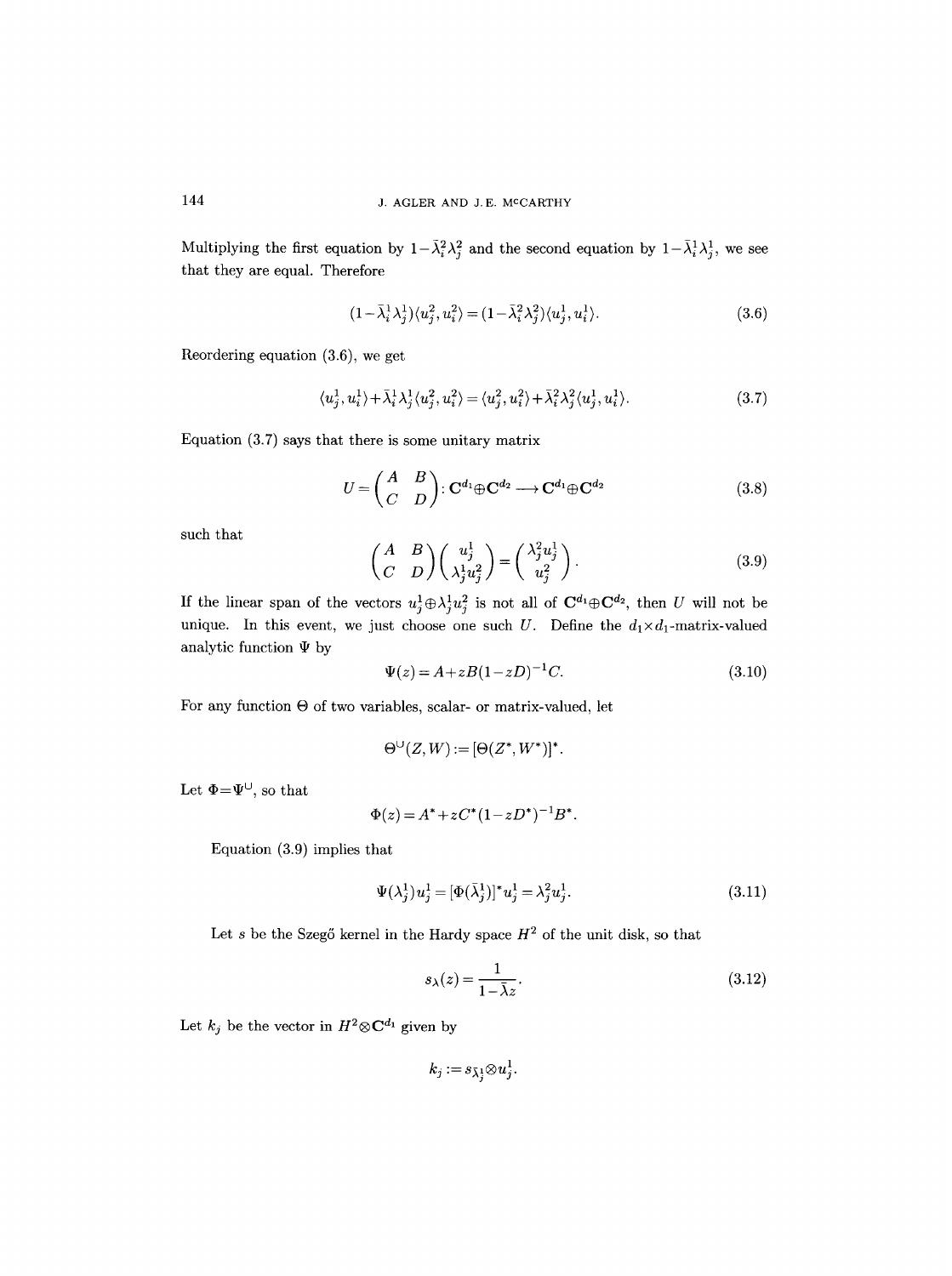Consider the pair of isometries  $(M_z, M_{\Phi})$  on  $H^2 \otimes \mathbb{C}^{d_1}$ , where  $M_z$  is multiplication by the coordinate function (times the identity matrix on  $\mathbb{C}^{d_1}$ ) and  $M_{\Phi}$  is multiplication by the matrix function  $\Phi$ . Then

$$
M_z^* : k_j \longmapsto \lambda_j^1 k_j,
$$
  

$$
M_{\Phi}^* : k_j \longmapsto \lambda_j^2 k_j.
$$

Therefore the map that sends each  $v_j$  to  $k_j$  gives a unitary equivalence between  $(T_1, T_2)$ and the pair  $(M_z^*, M_{\Phi}^*)$  restricted to the span of the vectors  $\{k_j\}_{j=1}^N$ . Therefore the pair  $(M^*_z, M^*_\Phi)$ , acting on the full space  $H^2 \otimes \mathbb{C}^{d_1}$ , is a co-isometric extension of  $(T_1, T_2)$ .

Let  $p$  be any polynomial (scalar- or matrix-valued) in two variables. We have

$$
||p(T_1, T_2)|| = ||p(M_z^*, M_{\Phi}^*)|_{\forall \{k_j\}}|| \le ||p(M_z^*, M_{\Phi}^*)||_{H^2 \otimes \mathbf{C}^{d_1}}= ||p^{\cup}(M_z, M_{\Phi})||_{H^2 \otimes \mathbf{C}^{d_1}} \le ||p^{\cup}(M_z, M_{\Phi})||_{L^2 \otimes \mathbf{C}^{d_1}} = ||p^{\cup}||_{\partial V^{\cup}},
$$
\n(3.13)

where  $V^{\cup}$  and V are the sets

$$
V^{\cup} = \{(z, w) \in \mathbf{D}^2 : \det(\Phi(z) - wI) = 0\},
$$
  
\n
$$
V = \{(z, w) \in \mathbf{D}^2 : \det(\Psi(z) - wI) = 0\}.
$$
\n(3.14)

Equality (3.13) follows from the observation that

$$
||p^{\cup}(M_z, M_{\Phi})||_{L^2 \otimes \mathbf{C}^{d_1}} = \sup_{\theta} ||p^{\cup}(e^{i\theta}I, \Phi(e^{i\theta}))||,
$$
\n(3.15)

where the norm on the right is the operator norm on the  $d_1 \times d_1$ -matrices. Equation (1.5) shows that, except possibly for the finite set  $\sigma(D)\cap\mathbf{T}$ , the matrix  $\Phi(e^{i\theta})$  is unitary, and so the norm of any polynomial applied to  $\Phi(e^{i\theta})$  is just the maximum value of the norm of the polynomial on the spectrum of  $\Phi(e^{i\theta})$ . By continuity, we obtain (3.13). Taking complex conjugates, (3.13) gives

$$
||p(T_1,T_2)|| \leq ||p||_V,
$$

the desired inequality.

By Theorem 1.12, we see that V and  $V^{\cup}$  are distinguished varieties, and by construction, *V* contains the points  $\{(\lambda_i^1, \lambda_i^2): 1 \leq j \leq N\}.$ 

(ii) Now, we drop the assumption that  $T=(T_1,T_2)$  be diagonizable. J. Holbrook proved that the set of diagonizable commuting matrices is dense in the set of all commuting matrices [18]. So we can assume that there is a sequence  $T^{(n)} = (T_1^{(n)}, T_2^{(n)})$  of commuting matrices that converges to  $T$  in norm and such that each pair satisfies the hypotheses of (i), i.e. each  $T^{(n)}$  is a pair of commuting contractions that have N linearly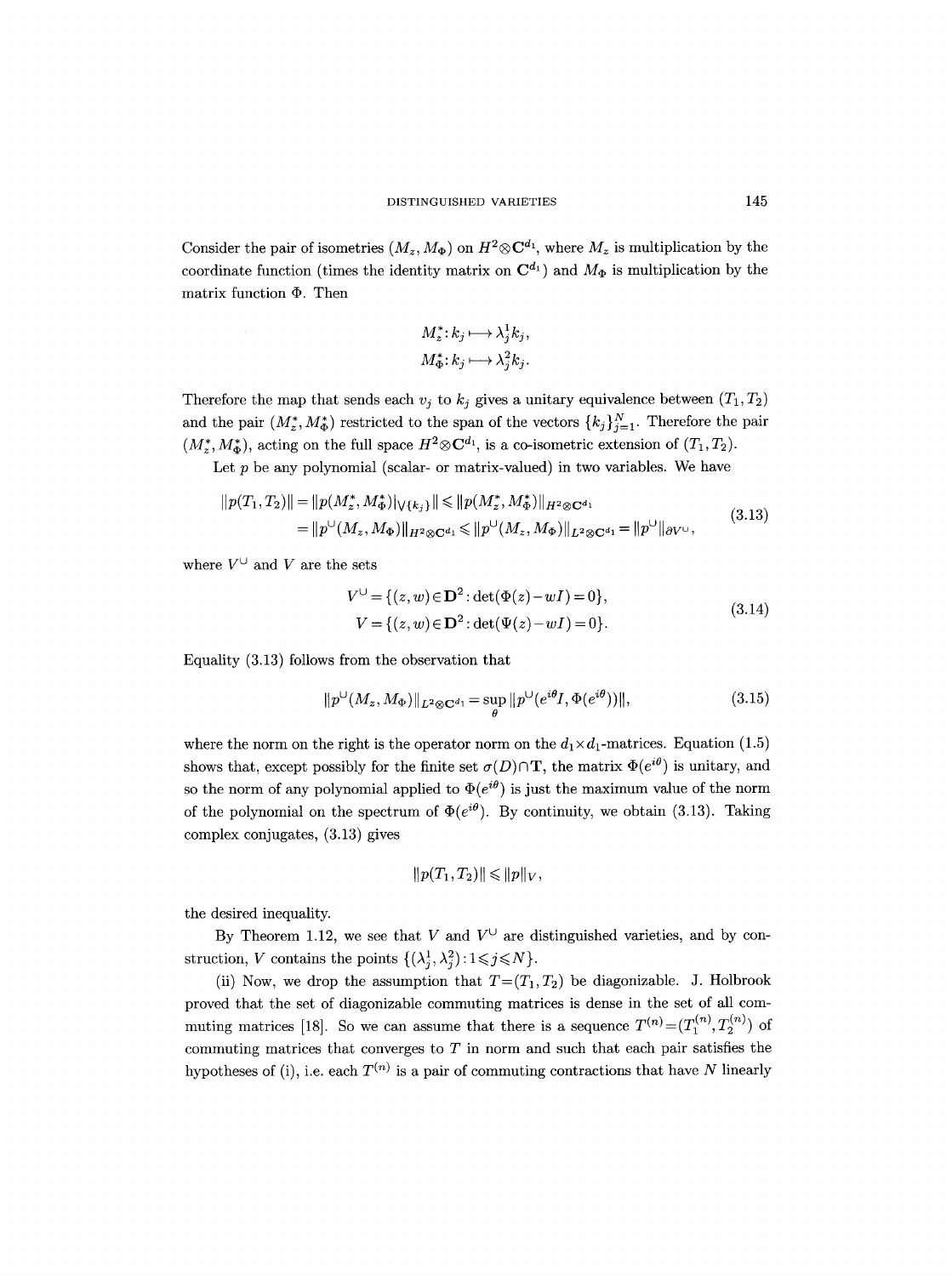independent eigenvectors and no unimodular eigenvalues. Each  $T^{(n)}$  has a unitary  $U_n$ associated to it as in  $(3.8)$ . By passing to a subsequence if necessary, we can assume that the defects  $d_1$  and  $d_2$  are constant, and that the matrices  $U_n$  converge to a unitary U. The corresponding functions  $\Psi_n$  from (3.10) will converge to some function  $\Psi$ . Let  $q_n(z, w) = \det(\Psi_n(z) - wI)$  and  $q(z, w) = \det(\Psi(z) - wI)$ . Let V be defined by (3.14) for this  $\Psi$ , and  $V_n$  be the variety corresponding to  $\Psi_n$ . Notice that the degrees of  $q_n$  are uniformly bounded.

CLAIM. *V i8 non-empty.* 

Indeed, otherwise it would contain no points of the form  $(0, w)$  for  $w \in D$ . That would mean that  $\sigma(A) \subseteq \mathbf{T}$ , and so B and C would be zero. That in turn would mean that the submatrices  $A_n$  in  $U_n$  would have all their eigenvalues tending to **T**, and hence by (3.9), the eigenvalues of  $T_2^{(n)}$  would all tend to **T**. Therefore  $T_2$  would have a unimodular eigenvalue, contradicting the hypotheses.

CLAIM. *V is a distinguished variety.* 

This follows from Theorem 1.12.

CLAIM. *The inequality* (3.2) *holds.* 

This follows from continuity. Indeed, fix some polynomial p. For every  $\varepsilon > 0$ , and for every  $n \geqslant n(\varepsilon)$ , we have

$$
||p(T)|| \leq \varepsilon + ||p(T^{(n)})|| \leq \varepsilon + ||p||_{V_n}.
$$

We wish to show that

$$
\lim_{n\to\infty}||p||_{V_n}\leq ||p||_V.
$$

Suppose the contrary. Then there is some sequence  $(z_n, w_n)$  in  $V_n$  such that

$$
|p(z_n, w_n)| \geqslant ||p||_V + \varepsilon \tag{3.16}
$$

for some  $\varepsilon > 0$ . Moreover, we can assume that  $(z_n, w_n)$  converges to some point  $(z_0, w_0)$ in  $\bar{\mathbf{D}}^2$ . The point  $(z_0, w_0)$  is in the zero set of q, so if it were in  $\mathbf{D}^2$ , then it would be in V. Otherwise,  $(z_0, w_0)$  must be in  $\mathbf{T}^2$ . To ensure that  $(z_0, w_0)$  is in  $\overline{V}$ , we must rule out the possibility that some sheet of the zero set of q just grazes the boundary of  $\mathbf{D}^2$ without ever coming inside.

But this cannot happen. For every z in **D**, there are  $d_1$  roots of  $\det(\Psi(z)-wI)=0$ , and *all* of these occur in **D**. So as z tends to  $z_0$  from inside **D**, one of the  $d_1$  branches of w must tend to  $w_0$  from inside the disk too. Therefore  $(z_0, w_0)$  is in the closure of V, and  $(3.16)$  cannot happen.  $\square$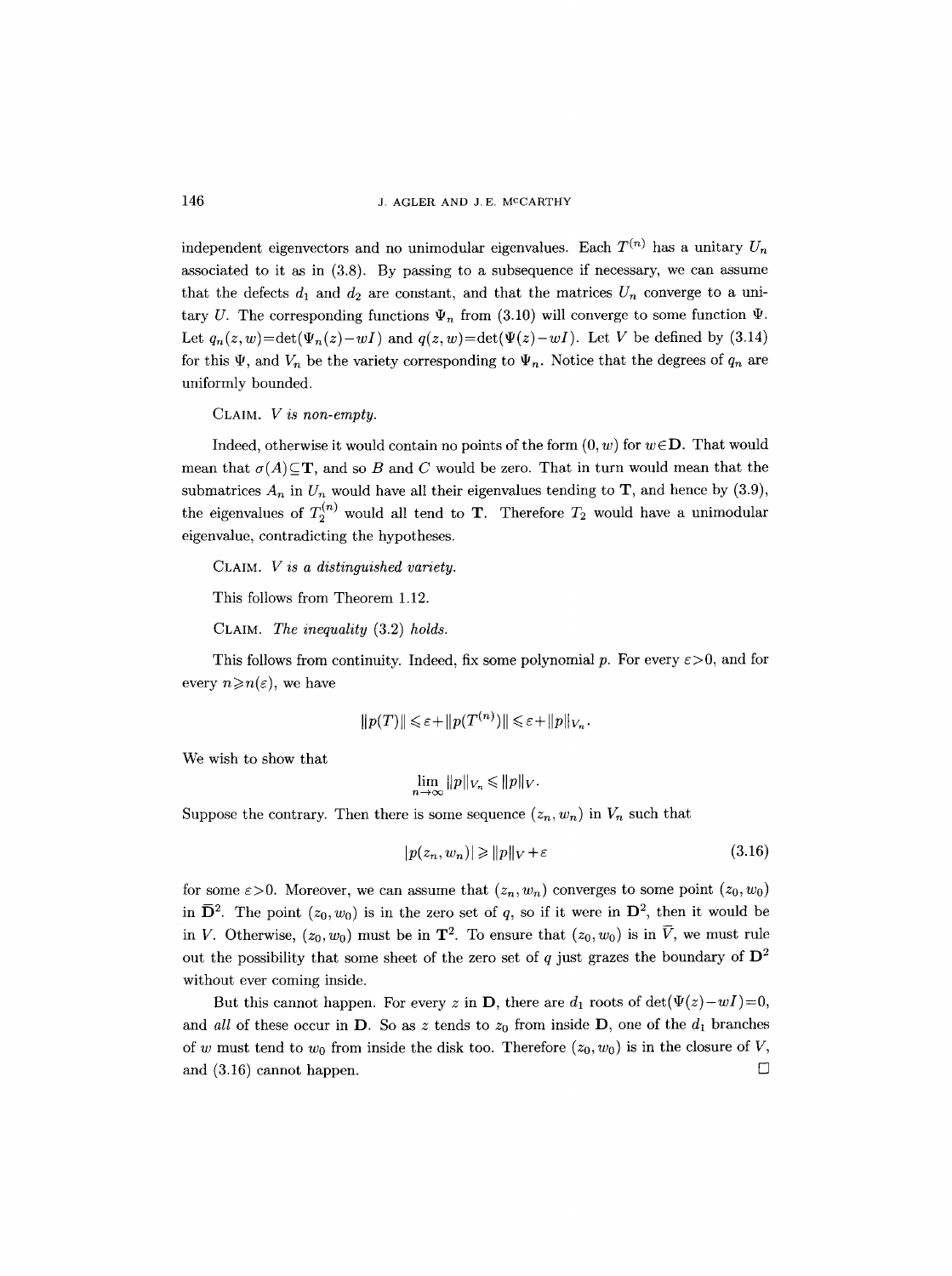*Remark* 1. If  $T_1$  has a unimodular eigenvalue  $\lambda$ , then the corresponding eigenspace  $\mathcal{H}'$  will be reducing for  $T_2$ . Indeed, writing

$$
T_1 = \begin{pmatrix} \lambda I & 0 \\ 0 & T_1'' \end{pmatrix}
$$
 and  $T_2 = \begin{pmatrix} T_2' & X \\ 0 & T_2'' \end{pmatrix}$ ,

the commutativity of  $T_1$  and  $T_2$  means  $X(T''_1 - \lambda) = 0$ . As  $\lambda$  is not in the spectrum of  $T''_1$ , it follows that  $X=0$ .

Therefore for any polynomial  $p$ , we have

$$
||p(T_1, T_2)|| = \max{||p(\lambda I, T_2')||, ||p(T_1'', T_2'')||}.
$$
\n(3.17)

By yon Neumann's inequality for one matrix, the first entry on the right-hand side of (3.17) is majorized by

 $||p||_{\{\lambda\}\times D}$ .

So if we allow the matrices to have unimodular eigenvalues, we can still obtain (3.2) by adding to V a finite number of disks in the boundary of  $\mathbf{D}^2$ . The new V, however, will not be a distinguished variety.

*Remark* 2. Once one knows And6's inequality for matrices, then it follows for all commuting contractions by approximating them by matrices-see [13] for an explicit construction. Of course, the set  $V$  must be replaced by the limit points of the sets that occur at each stage of the approximation, and in general this may be the whole bidisk.

*Remark* 3. We have actually constructed a co-isometric extension of T that is localized to V, and a unitary dilation of T with spectrum contained in  $\partial V$ .

### 4. The uniqueness **variety**

*A solvable Pick problem on*  $\mathbf{D}^2$  is a set  $\{\lambda_1, ..., \lambda_N\}$  of points in  $\mathbf{D}^2$  and a set  $\{w_1, ..., w_N\}$ of complex numbers such that there is some function  $\phi$  of norm less than or equal to 1 in  $H^{\infty}(\mathbf{D}^2)$  that interpolates (satisfies  $\phi(\lambda_i) = w_i$  for all  $1 \leq i \leq N$ ). An *extremal Pick problem* is a solvable Pick problem for which no function of norm less than 1 interpolates. The points  $\lambda_i$  are called the *nodes*, and  $w_i$  are called the *values.* By *interpolating function* we mean any function in the closed unit ball of  $H^{\infty}(\mathbf{D}^2)$  that interpolates.

Consider the following two examples, in the case  $N=2$ .

*Example 1.* Let  $\lambda_1 = (0,0), \lambda_2 = (\frac{1}{2},0), w_1 = 0$  and  $w_2 = \frac{1}{2}$ . Then a moment's thought reveals that the interpolating function is unique, and is given by  $\phi(z, w) = z$ .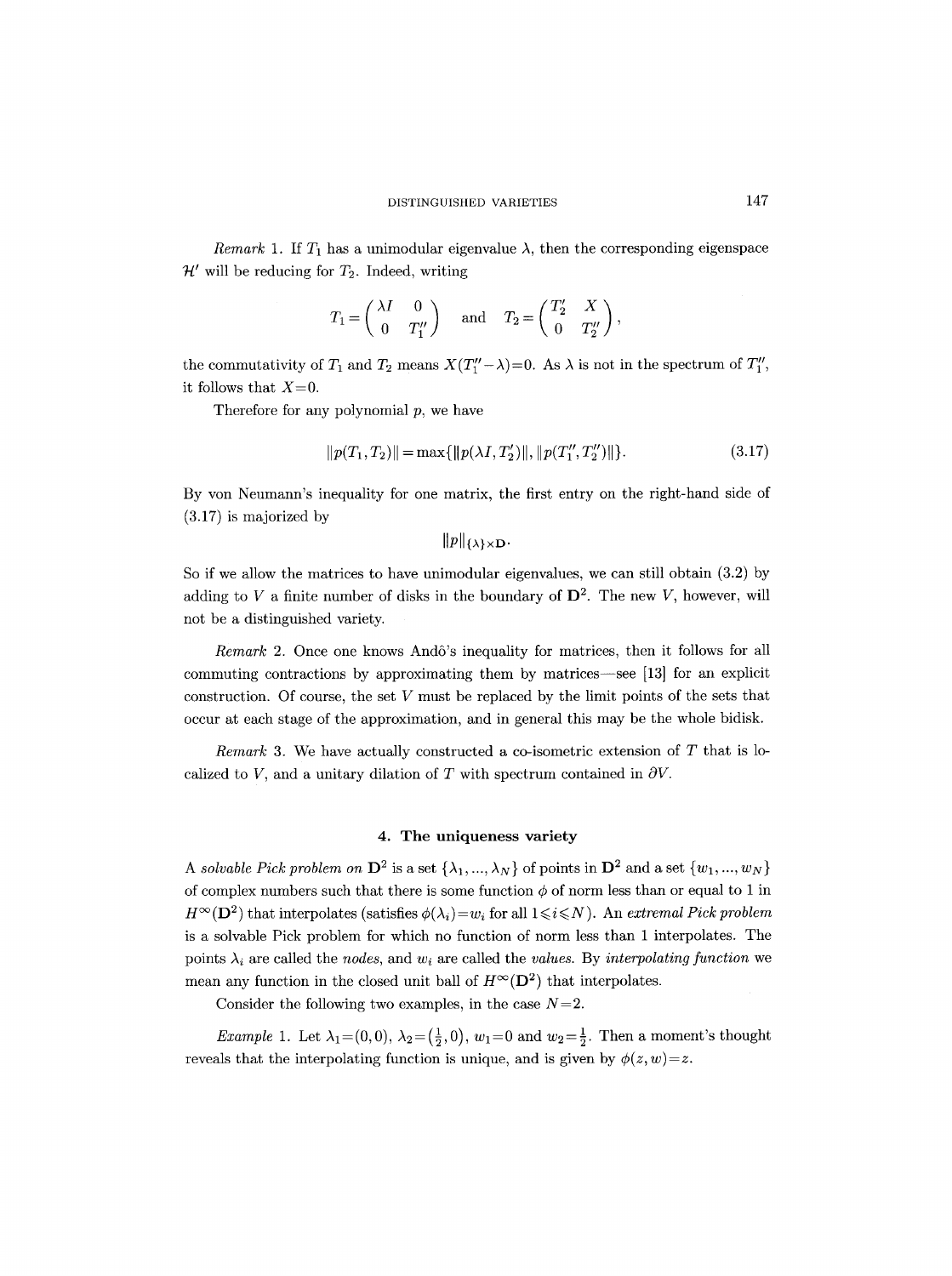148 J. AGLER AND J.E. MCCARTHY

*Example 2.* Let  $\lambda_1 = (0,0)$ ,  $\lambda_2 = (\frac{1}{2},\frac{1}{2})$ ,  $w_1 = 0$  and  $w_2 = \frac{1}{2}$ . Then the interpolating function is far from unique--either coordinate function will do, as will any convex combination of them. (A complete description of all solutions is given by J. Ball and T. Trent in [8]). But on the distinguished variety  $\{(z, z) : z \in \mathbf{D}\}\)$ , all solutions coincide by Schwarz's lemma. For an arbitrary solvable Pick problem, let  $\mathcal U$  be the set of points in  $\mathbf D^2$  on which all the interpolating functions in the closed unit ball of  $H^{\infty}(\mathbf{D}^2)$  have the same value. The preceding examples show that  $U$  may be either the whole bidisk or a proper subset. In the event that U is not the whole bidisk, it is a variety. Indeed, for any  $\lambda_{N+1}$  not in U, there are two distinct values  $w_{N+1}$  and  $w'_{N+1}$  so that the corresponding  $(N+1)$ -point Pick problem has a solution. By [8] and [2] these problems have interpolating functions that are rational, of degree bounded by  $2(N+1)$ . The set U must lie in the zero set of the difference of these rational functions. Taking the intersection over all  $\lambda_{N+1}$  not in  $\mathcal{U}$ , one gets that  $\mathcal{U}$  is the intersection of the zero sets of polynomials. Therefore  $\mathcal{U}$  is a variety, and indeed, by factoring these polynomials into their irreducible factors, we see that  $U$  is the intersection with the bidisk of the zero set of one polynomial, together with possibly a finite number of isolated points. We shall call  $U$  the *uniqueness variety.* (If the problem is not extremal,  $\mathcal U$  is just the original set of nodes.)

We shall say that an N-point extremal Pick problem is *minimal* if none of the  $(N-1)$ point subproblems is extremal. The main result of this section is that if the uniqueness variety is not the whole bidisk, then it at least contains a distinguished variety running through the nodes. If  $N=3$ , it is shown in [3] that either  $\mathcal{U}=\mathbf{D}^2$  or the minimal extremal problem has a solution that is a function of one coordinate function only.

THEOREM 4.1. Let  $N \geq 2$ , and let  $\lambda_1, ..., \lambda_N$  and  $w_1, ..., w_N$  be the data for a minimal *extremal Pick problem on the bidisk. The uniqueness variety U contains a distinguished variety V that contains each of the nodes.* 

For a point  $\lambda$  in  $\mathbf{D}^2$ , we shall write  $\lambda^1$  and  $\lambda^2$  for the first and second coordinates, respectively. Given a set of points  $\{\lambda_1, ..., \lambda_N\}$  in  $\mathbf{D}^2$ , an *admissible kernel K* is a positive definite  $N \times N$ -matrix, with all the diagonal entries 1, such that

$$
[(1 - \lambda_i^r \bar{\lambda}_i^r) K_{ij}] \ge 0, \quad r = 1, 2. \tag{4.2}
$$

A theorem of the first author [1] asserts that a Pick problem on  $\mathbf{D}^2$  is solvable if and only if, for every admissible kernel  $K$ , the matrix

$$
[(1 - w_i \bar{w}_j)K_{ij}] \tag{4.3}
$$

is positive semi-definite (see [11], [8] and [2] for alternative proofs). We shall say that an admissible kernel is *active* if the matrix (4.3) has a non-trivial null space, i.e. if it is positive semi-definite but not positive definite.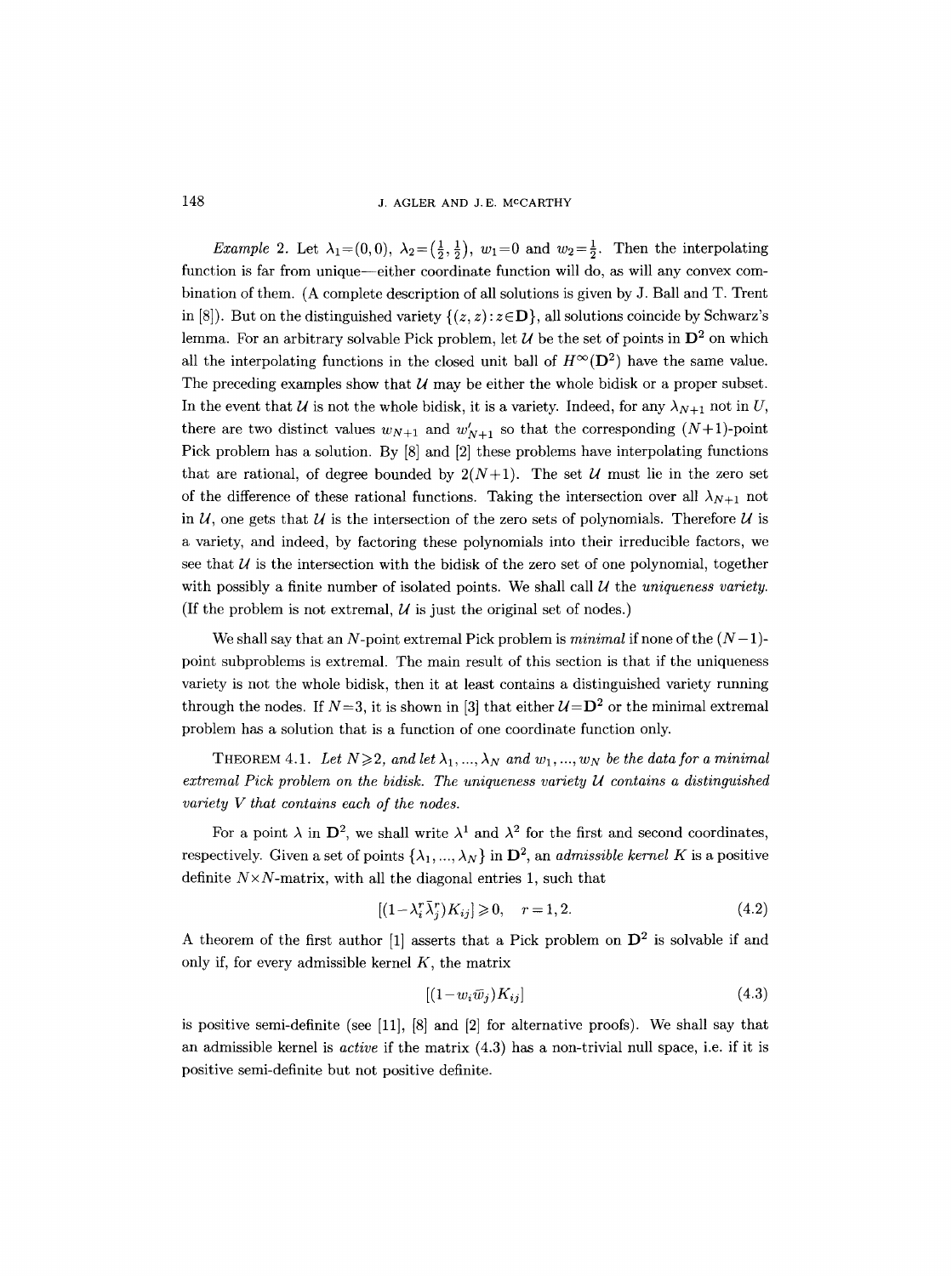LEMMA 4.4. *A solvable Pick problem has an active kernel if and only if it is extremal.* 

*Proof.*  $(\Rightarrow)$  If the problem were not extremal, then for some  $\rho < 1$  one would have

$$
[(\varrho^2 I - w_i \overline{w}_j) K_{ij}] \geq 0 \tag{4.5}
$$

for all admissible kernels. Take K to be an active kernel, with  $\gamma$  a non-zero vector in the null space of  $[(I-w_i\overline{w}_i)K_{ij}]$ . Then taking the inner product of the left-hand side of (4.5) applied to  $\gamma$  with  $\gamma$  gives  $-(1-\rho^2) ||\gamma||^2$ , which is negative.

 $(\Leftarrow)$  As the problem is extremal, for each  $\rho < 1$  there is some admissible kernel K such that  $[(\varrho^2 I - w_i \overline{w}_j)K_{ij}]$  is not positive semi-definite. By compactness of the set of positive semi-definite  $N \times N$ -matrices with l's down the diagonal, there therefore exists some positive semi-definite  $K$ , satisfying  $(4.2)$ , and such that  $(4.3)$  is not positive definite. It just remains to show that this  $K$  is actually positive definite, and therefore a kernel.

Suppose it were not, so that for some non-zero vector  $v = (v^1, ..., v^N)^t$ , we have  $Kv = 0$ . By (4.2), for each  $r=1, 2$ , the vector  $\lambda^r \cdot v$  (i.e. the vector whose ith component is  $\lambda_i^r v^i$ ) is also in the null space of K. Iterating this observation, one gets that for any polynomial  $p$ , the vector

$$
p(\lambda) \cdot v = \begin{pmatrix} p(\lambda_1) v^1 \\ \vdots \\ p(\lambda_N) v^N \end{pmatrix}
$$

is in the null space of K. Taking p to be a polynomial that is 1 at  $\lambda_1$  and zero on the other nodes, we get  $K_{11}=0$ , a contradiction.  $\square$ 

LEMMA 4.6. *Every admissible kernel on a set*  $\{\lambda_1, ..., \lambda_N\}$  *can be extended to a continuous admissible kernel on a distinguished variety that contains the points*  $\{\lambda_1, ..., \lambda_N\}$ .

*Proof.* Let K be an admissible kernel on the set  $\{\lambda_1, ..., \lambda_N\}$ . As it is positive definite, there are vectors  $v_i$  in  $\mathbb{C}^N$  such that  $K_{ij} = \langle v_j, v_i \rangle$ . Because K is admissible, equations (3.4) and (3.5) hold. Following the proof of Theorem 3.1, one gets that for every point  $(z, w)$  in the variety V given by (3.14), one has non-zero vectors  $\hat{u}^1(z, w)$  and  $\hat{u}^2(z, w)$  such that

$$
\begin{pmatrix} A & B \\ C & D \end{pmatrix} \begin{pmatrix} \hat{u}^1(z,w) \\ z \hat{u}^2(z,w) \end{pmatrix} = \begin{pmatrix} w \hat{u}^1(z,w) \\ \hat{u}^2(z,w) \end{pmatrix}.
$$

Moreover, as the vector  $(\hat{u}^1, \hat{u}^2)^t$  must just be chosen in the null space of

$$
\left(\begin{array}{cc}A-wI & zB \\ C & zD-I\end{array}\right),\,
$$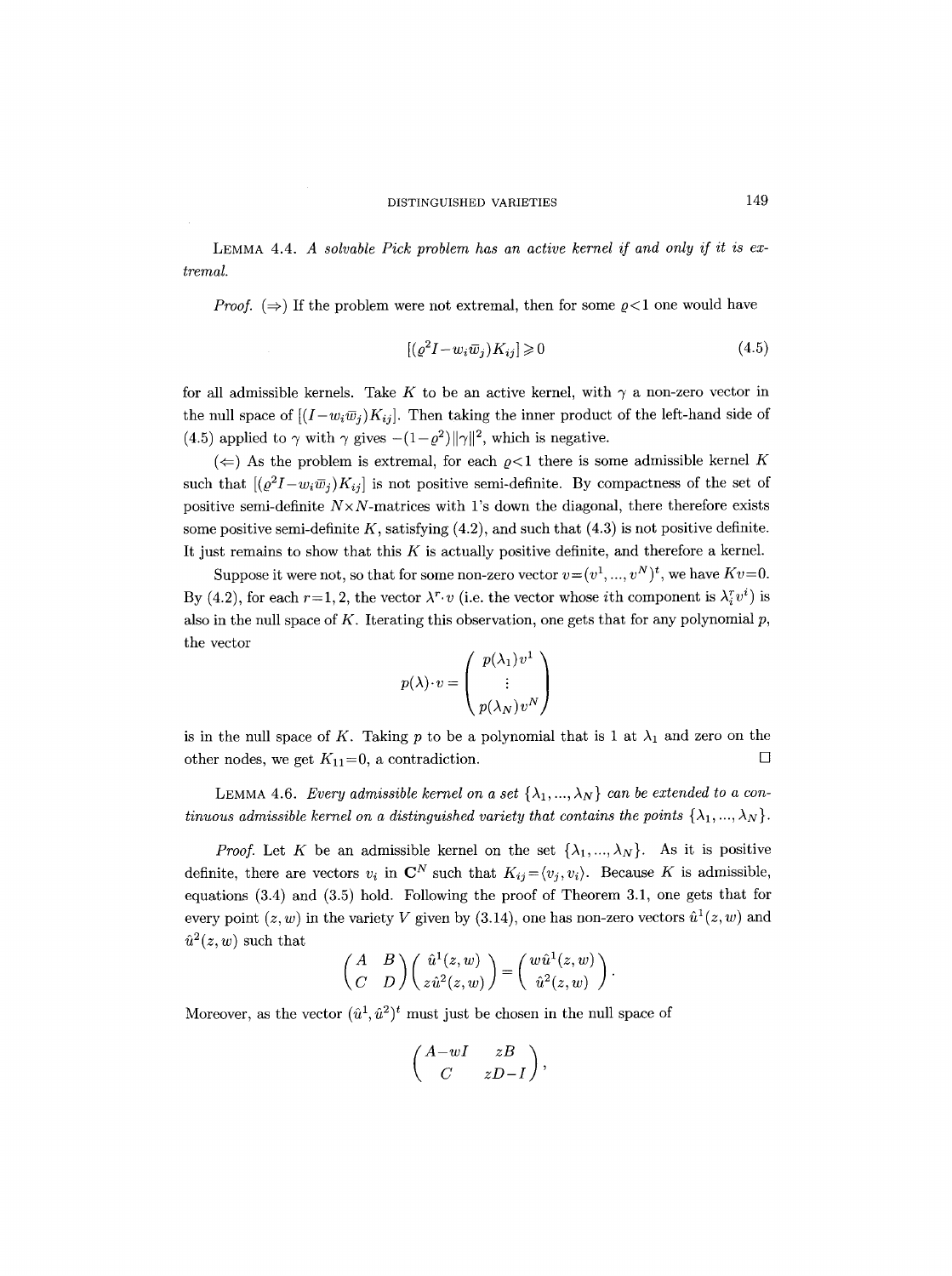it can be chosen continuously. When  $(z, w)$  is one of the nodes  $\lambda_j$ , we choose

$$
\begin{aligned} \hat{u}^1(\lambda_j^1,\lambda_j^2) = u_j^1,\\ \hat{u}^2(\lambda_j^1,\lambda_j^2) = u_j^2. \end{aligned}
$$

Normalize the vectors so that

$$
\|\hat{u}^1(z,w)\|=\sqrt{1-|z|^2}\,.
$$

Now let

$$
k(z,w)\!=\!s_{\bar z}\!\otimes\!\hat u^1(z,w),
$$

where  $s$  is the Szegő kernel on the disk as in  $(3.12)$ .

The desired extension of  $K$  to  $V$  is given by

$$
\widehat{K}(\zeta,\lambda)=\langle k(\lambda),k(\zeta)\rangle.
$$

This is obviously a kernel that extends  $K$ , it is continuous on  $V \times V$  by construction, and the fact that it is admissible follows, in the language of Theorem 3.1, from the fact that  $M_z$  and  $M_{\Psi}$  are contractions.

### *Proof of Theorem* 4.1.

*Step* 1. By Lemma 4.4, the problem has an extremal kernel, and by Lemma 4.6, this kernel can be extended to a distinguished variety  $V$  that contains all the nodes. Let us call the extended kernel K.

Let  $\gamma=(\gamma^1, ..., \gamma^N)$  be a non-zero vector in the null space of  $[(1-w_i\overline{w}_j)K_{ij}]$ . Let  $\lambda_{N+1}=(\lambda_{N+1}^1, \lambda_{N+1}^2)$  be any point in V that is not one of the original nodes. Let  $w_{N+1}$ be some possible value that an interpolating function can take at  $\lambda_{N+1}$ . As the  $(N+1)$ point Pick problem with nodes  $\lambda_1, ..., \lambda_{N+1}$  and values  $w_1, ..., w_{N+1}$  is solvable, and as  $K$  is admissible, we must have that

$$
[(1 - w_i \overline{w}_j) K_{ij}]_{i,j=1}^{N+1} \geq 0.
$$

Therefore, for every  $t \in \mathbb{C}$ , we have

$$
\langle [(1 - w_i \overline{w}_j) K_{ij}] \binom{\gamma}{t}, \binom{\gamma}{t} \rangle \ge 0. \tag{4.7}
$$

As  $\gamma$  is in the null space of  $[(1-w_i\overline{w}_j)K_{ij}]_{i,j=1}^N$ , inequality (4.7) reduces to

$$
2\operatorname{Re}\left[\bar{t}\sum_{j=1}^{N}\left(1-\bar{w}_jw_{N+1}\right)K_{N+1,j}\gamma^j\right] + |t|^2(1-|w_{N+1}|^2) \geqslant 0. \tag{4.8}
$$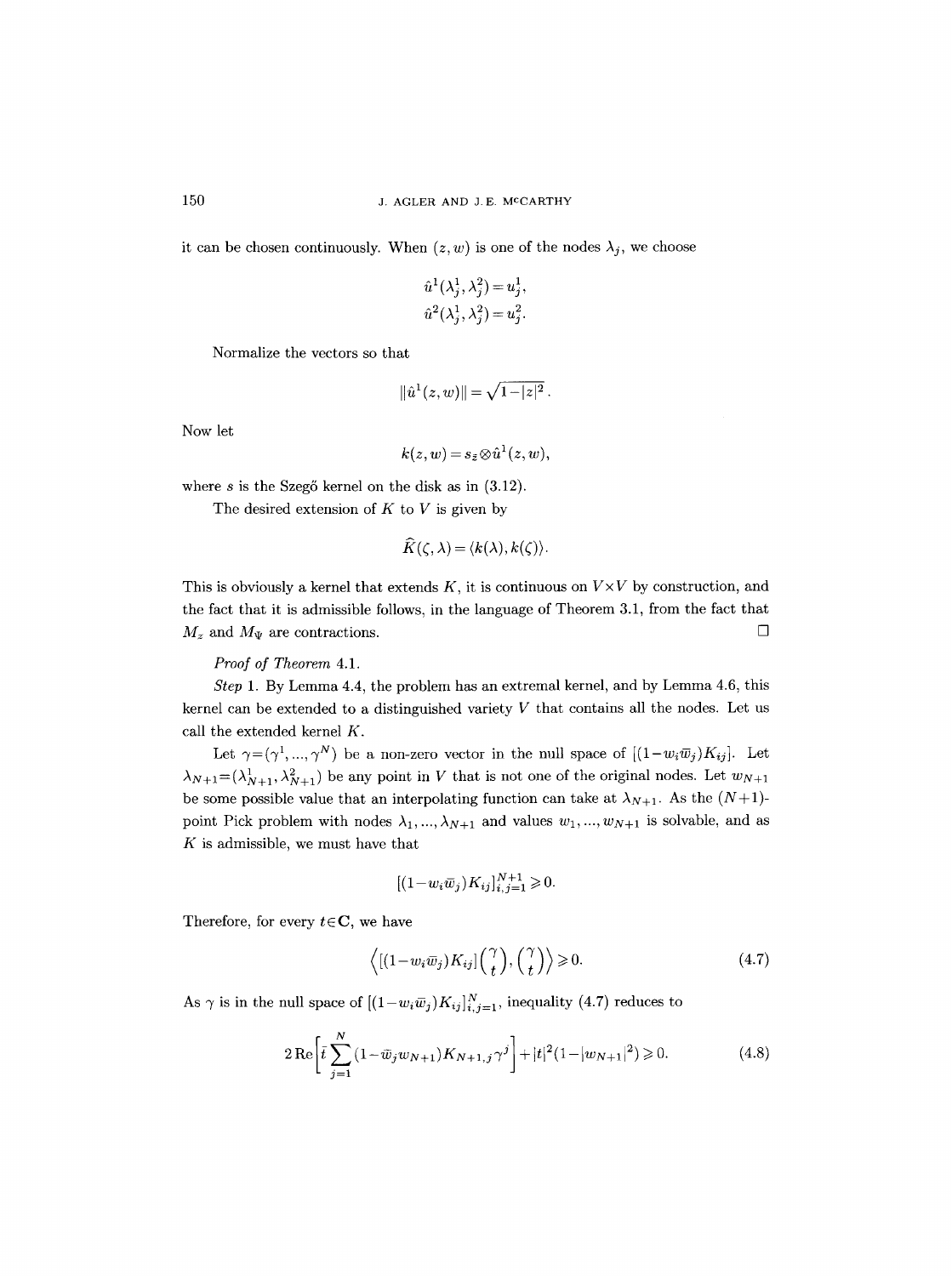As this holds for all  $t$ , we must have that the linear term vanishes, and so we can solve for  $w_{N+1}$  and get

$$
w_{N+1}\left(\sum_{j=1}^{N}\overline{w}_{j}K_{N+1,j}\gamma^{j}\right) = \sum_{j=1}^{N}K_{N+1,j}\gamma^{j},\tag{4.9}
$$

$$
w_{N+1} = \frac{\sum_{j=1}^{N} K_{N+1,j} \gamma^j}{\sum_{j=1}^{N} \overline{w}_j K_{N+1,j} \gamma^j}.
$$
\n(4.10)

As long as both sides of (4.9) do not reduce to zero, this gives a formula for  $w_{N+1}$ , which must therefore be unique.

*Step* 2. So far, we have not used the minimality of the problem. Minimality ensures that no component of  $\gamma$  can be zero, for otherwise an  $(N-1)$ -point subproblem would have an active kernel.

Fix one of the nodes,  $\lambda_1$  say, and consider what happens when  $\lambda_{N+1}$  tends to  $\lambda_1$ along some sheet of V. By continuity,  $K_{N+1,j}$  tends to  $K_{1,j}$  for each j. If

$$
\sum_{j=1}^N \bar{w}_j K_{1,j} \gamma^j \neq 0,
$$

then by continuity

$$
\sum_{j=1}^N \bar{w}_j K_{N+1,j} \gamma^j \neq 0
$$

for  $\lambda_{N+1}$  in V and close to  $\lambda_1$ , and so formula (4.10) gives the unique value that the interpolating function must take at  $\lambda_{N+1}$ .

Assume instead that

$$
\sum_{j=1}^{N} \overline{w}_j K_{1,j} \gamma^j = 0.
$$
\n(4.11)

Consider the N-point Pick problem with nodes  $\lambda_1, ..., \lambda_N$ , and values  $w_1 + \varepsilon, w_2, ..., w_N$ for some  $\varepsilon$  in C. If this problem were solvable, then, since K is an admissible kernel, one would have

$$
[(1 - w_i' \overline{w}_j') K_{ij}] \geqslant 0,\tag{4.12}
$$

where

$$
w'_{i} = \begin{cases} w_{i}, & i \neq 1, \\ w_{1} + \varepsilon, & i = 1. \end{cases}
$$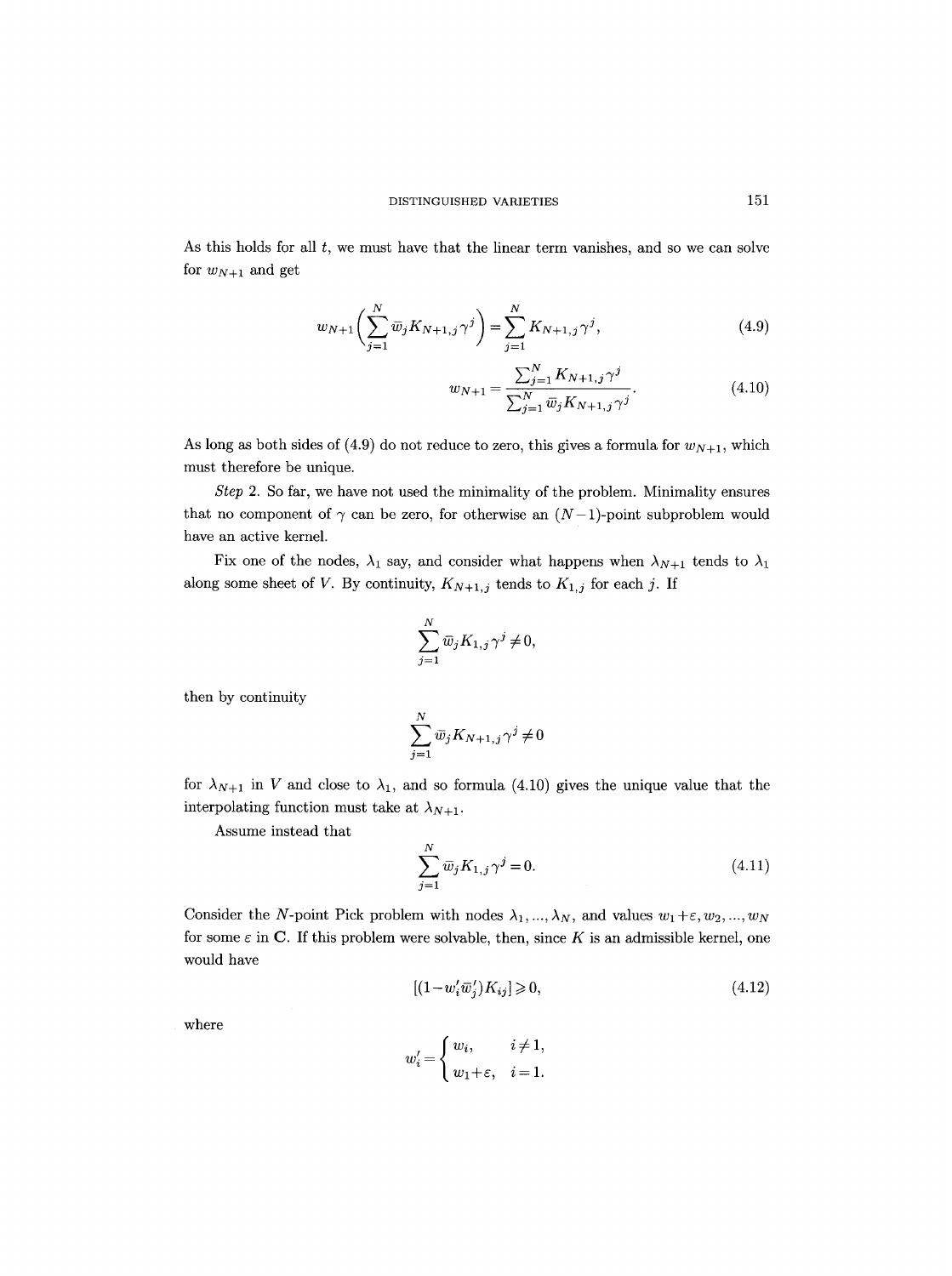Take the inner product of the left-hand side of (4.12) applied to  $\gamma$  with  $\gamma$ . We get

$$
\sum_{i,j=1}^{N} (1 - w'_i \overline{w}'_j) K_{ij} \gamma^j \overline{\gamma}^i = \sum_{i,j=1}^{N} (1 - w_i \overline{w}_j) K_{ij} \gamma^j \overline{\gamma}^i
$$
  
- 2 Re  $\left[ \varepsilon \overline{\gamma}^1 \sum_{j=1}^{N} \overline{w}_j K_{1,j} \gamma^j \right] - |\varepsilon|^2 K_{11} |\gamma^1|^2.$  (4.13)

The first sum in (4.13) vanishes because  $\gamma$  is in the null space of  $[(1-w_i\overline{w}_j)K_{ij}]$ . The second sum vanishes by hypothesis (4.11). Therefore for any  $\varepsilon \neq 0$ , (4.13) is negative. This means that the value  $w_1$  at  $\lambda_1$  is uniquely determined by the choice of the other  $N-1$  values at  $\lambda_2, ..., \lambda_N$ . Therefore this  $(N-1)$ -point subproblem must be extremal, contradicting the minimality hypothesis.

We therefore conclude that (4.10) gives a well-defined formula for the unique value of  $w_{N+1}$  at points  $\lambda_{N+1}$  in V near the nodes. As we know that some solution to the problem is given by a rational function, we therefore know that this rational function gives the unique solution near the nodes. Hence the union of the irreducible components of V that contain the nodes is a distinguished variety contained in  $\mathcal{U}$ .

*Question* 4.14. Is the distinguished variety constructed in the proof equal to all of  $U$ ? Given any function on any subset of the bidisk, the result in [1] tells whether it can be extended to a function in the closed unit ball of  $H^{\infty}(\mathbf{D}^2)$ . If the set is a distinguished variety, and the function is analytic on it, is there a better criterion, which one might think of as solving problem (b) in the introduction?

*Question* 4.15. How can one tell whether a function on a distinguished variety extends to all of  $\mathbf{D}^2$  without increasing its norm?

#### **References**

- [1] AGLER, J., Some interpolation theorems of Nevanlinna-Pick type. Preprint, 1988.
- [2] AGLER, J. & M<sup>C</sup>CARTHY, J.E., Nevanlinna-Pick interpolation on the bidisk. *J. Reine Angew. Math.,* 506 (1999), 191-204.
- [3] -- The three point Pick problem on the bidisk. *New York J. Math.,* 6 (2000), 227-236.
- [4]  $-$  *Pick Interpolation and Hilbert Function Spaces.* Grad. Stud. Math., 44. Amer. Math. Soc., Providence, RI, 2002.
- [5] -- Norm preserving extensions of holomorphic functions from subvarieties of the bidisk. *Ann. of Math.,* 157 (2003), 289-312.
- [6] AHERN, P.R. & SARASON, D., The  $H^p$  spaces of a class of function algebras. Acta Math., 117 (1967), 123-163.
- [7] AND(), T., On a pair of commutative contractions. *Acta Sci. Math. (Szeged),* 24 (1963), 88-90.